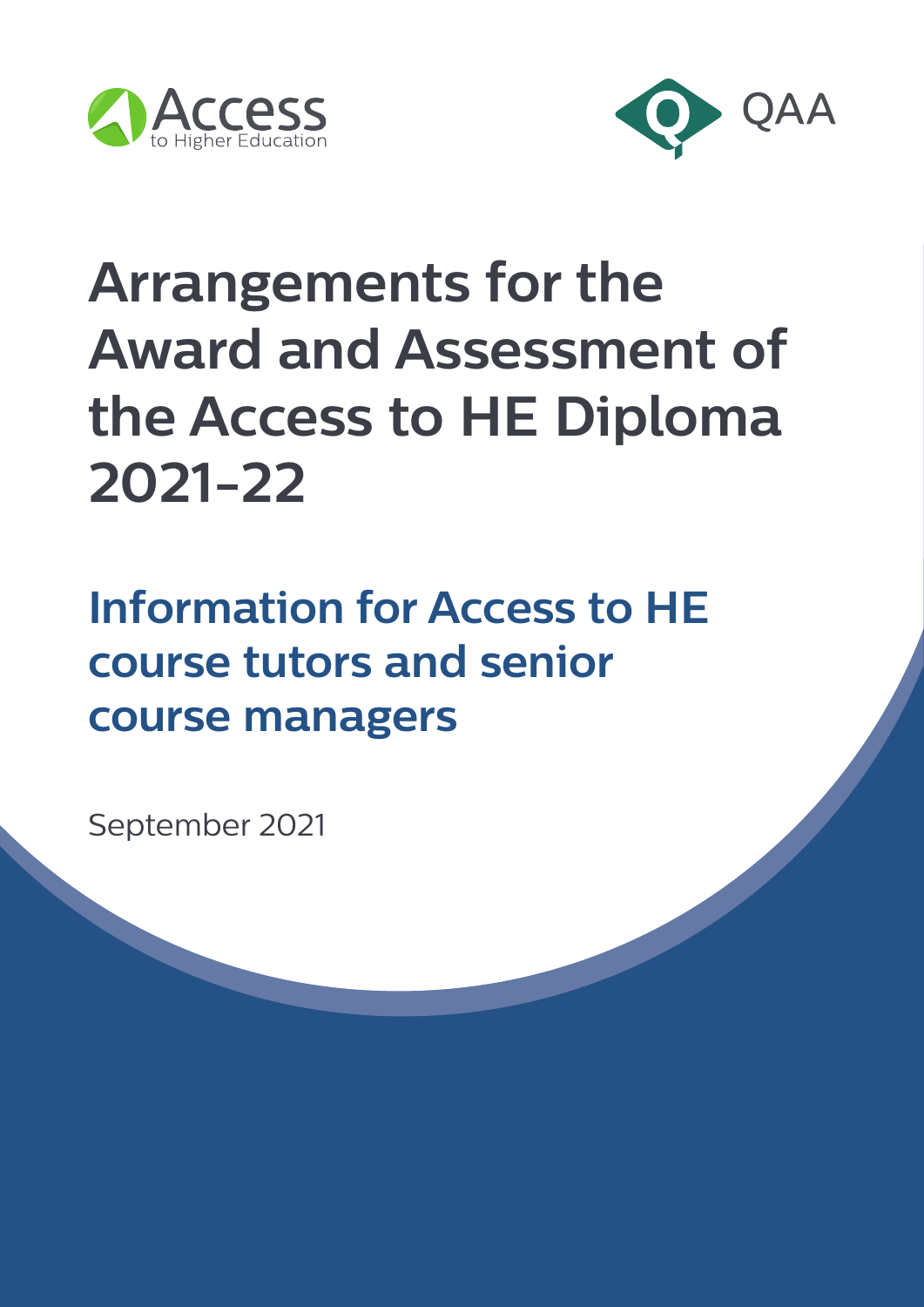## **Contents**

| How are you ensuring parity between Access to HE students and A level students and other                                                                                                                                                                                                          |
|---------------------------------------------------------------------------------------------------------------------------------------------------------------------------------------------------------------------------------------------------------------------------------------------------|
|                                                                                                                                                                                                                                                                                                   |
| We have confirmed our assessment strategy with our Access Validating Agency and now need<br>to adapt assessments in response to local or national lockdown requirements. What do we do?10                                                                                                         |
| Our proposed adaptations do not meet the requirements of the Diploma's rules of combination.                                                                                                                                                                                                      |
| How do I know which processes should be applied, for example for quality assurance or                                                                                                                                                                                                             |
| What do the arrangements look like for units where a student cannot submit all of the evidence                                                                                                                                                                                                    |
|                                                                                                                                                                                                                                                                                                   |
| Students who are finding it difficult to study where lessons, materials and/or assessments have<br>been adapted and are worried it will affect their grades and/or completing the Diploma, what                                                                                                   |
| Students who are finding it difficult to study because the additional support they received in<br>college to help with their specific learning needs is not available now they are working from<br>home, and they are worried it will affect their grades and completing the Diploma, what should |
| If there is a further lockdown (local or national) and a student feels the work they produce during<br>the lockdown does not reflect their previous performance, what should they do?  12                                                                                                         |
| If there is a further lockdown which means a student is unable to study because they are a key                                                                                                                                                                                                    |
| A continuing student who started their course before 1 August 2021 feels the work that they<br>produced during a previous lockdown (local or national) does not reflect their current or previous                                                                                                 |
| A continuing student who started their course before 1 August 2021 and was unable to study<br>and submit assessments during a lockdown (local or national), what should they do? 13                                                                                                               |
| A continuing student who started their course before 1 August 2021 had their assessments<br>rescheduled by their course provider to be submitted at a later date because of a lockdown<br>(local or national). What should they do if they feel their performance is affected by these            |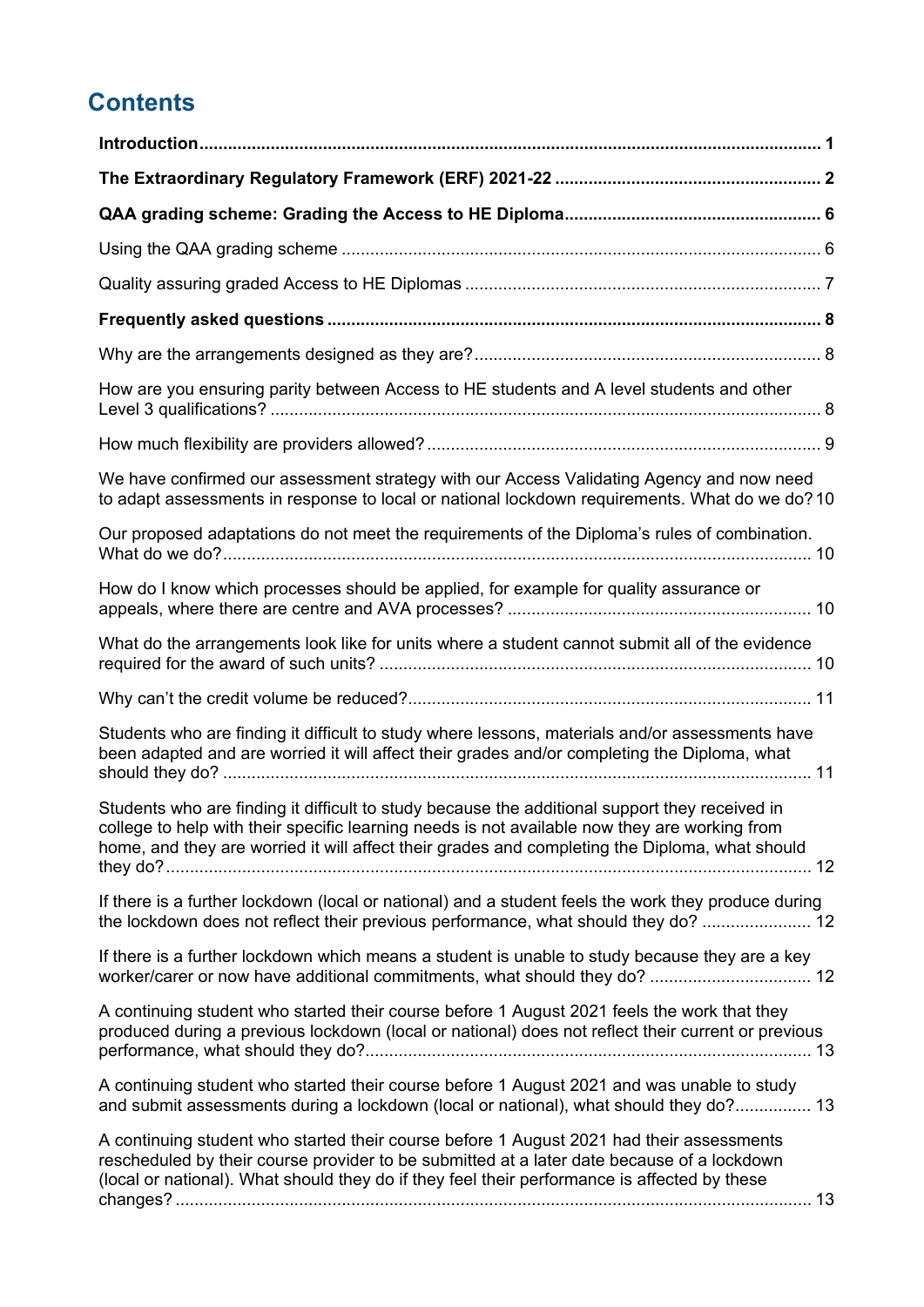| Do I have to notify my AVA each time an application for extenuating circumstances is made? 15                                                                                |
|------------------------------------------------------------------------------------------------------------------------------------------------------------------------------|
|                                                                                                                                                                              |
|                                                                                                                                                                              |
| Can students apply for an extension to an assessment submission deadline? 15                                                                                                 |
| As a centre if it is not viable for us to reschedule assessments, what should we do? 16                                                                                      |
| If is not viable for us to adapt the delivery of learning and assessment, what should we do? 16                                                                              |
|                                                                                                                                                                              |
| Students are unable to access the online lessons and materials, what should they do? 16                                                                                      |
| Students have concerns about the support available to them, what should they do? 16                                                                                          |
| Students feel their well-being and mental health are being affected, what should they do?  17                                                                                |
| Students are worried about their progression to university, what should they do? 17                                                                                          |
|                                                                                                                                                                              |
|                                                                                                                                                                              |
|                                                                                                                                                                              |
| A student is currently studying GCSE's or functional skills alongside their Access to HE Diploma,                                                                            |
| A student is not due to complete their studies until after 31 July 2022. What are the<br>arrangements for the award and assessment of the Access to HE Diploma for them?  18 |
|                                                                                                                                                                              |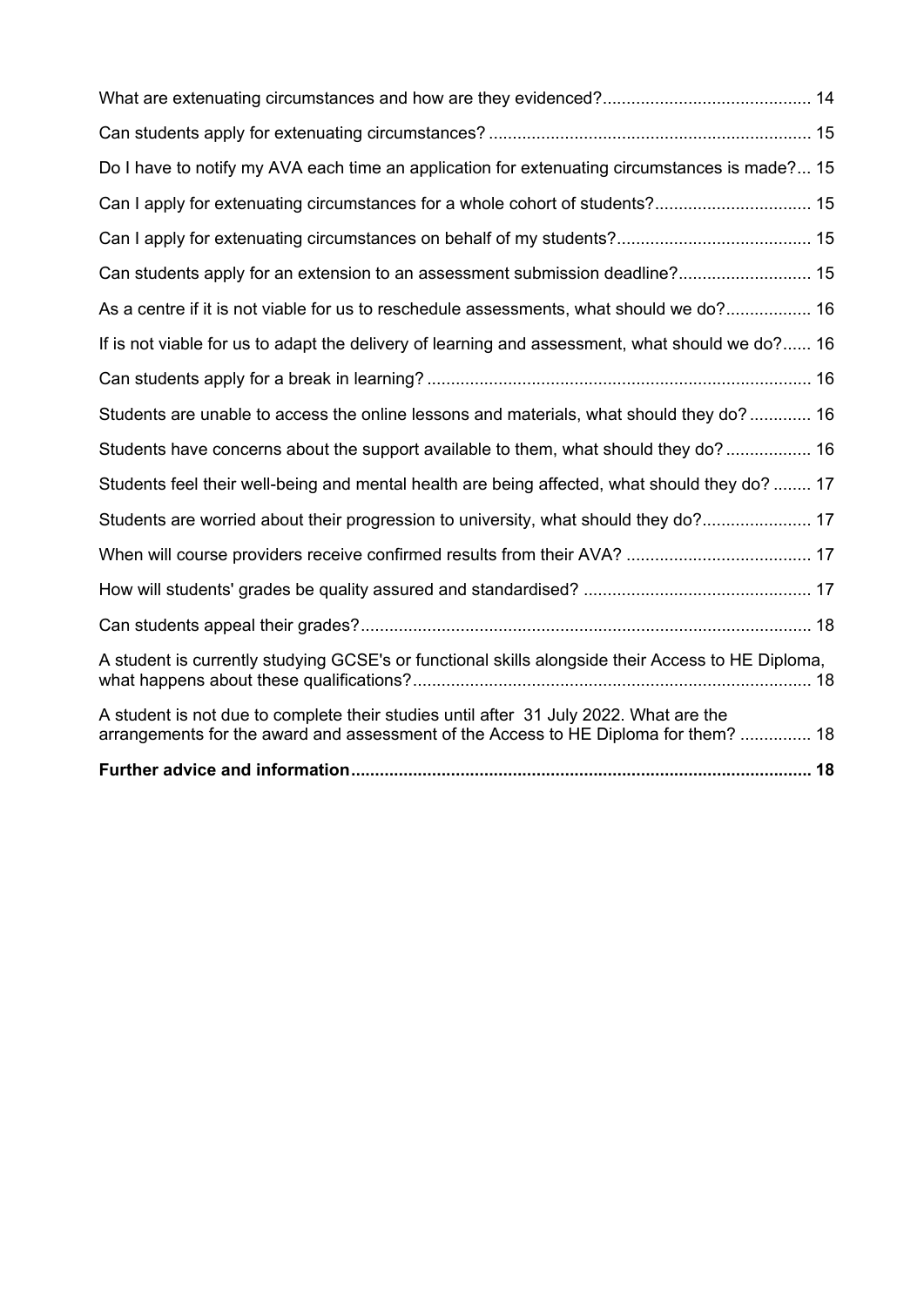## <span id="page-3-0"></span>**Introduction**

1 The COVID pandemic has caused significant disruption for us all and as we approach the new academic year, QAA is determined to ensure that we continue to support Access to HE providers and their students. Despite the rollout of the vaccination programme and the easing of restrictions across the UK, continuing uncertainty means that we still need to make sure we have safeguards in place to support students and providers in the form of an Extraordinary Regulatory Framework in 2021-22.

2 We have consulted with our key stakeholders including AVAs, providers, DfE, Ofqual, Qualification Wales, UCAS and other organisations, for example the Association of Colleges (AOC), ColegauCymru and the Black Further Education and Leadership Group (BFELG), and the feedback we have had is in support of continuing with the existing arrangements, with some additional support measures.

3 The arrangements in place for the 2021-22 academic year will:

- ensure that students have the opportunity to achieve their Diploma by being taught and assessed so that they are prepared for the transition to higher education
- continue to safeguard against any potential future disruption as a result of the pandemic, building upon the arrangements implemented in the 2020-21 academic year.

4 We know that the current environment continues to pose challenges for many students, and that Access to HE students often balance significant additional responsibilities alongside their studies. The arrangements in place will provide flexibility so that providers can work with their Access Validating Agency (AVA) to put in place arrangements that fit local needs, and that meet the individual needs of their learners. By doing so, QAA aims to ensure equity for all students.

5 QAA's priority is to ensure that students receive fair and robust results, and that the distribution of grades this year follows a similar pattern to the grades received in previous years. With guidance from QAA, AVAs will continue to support course providers in implementing robust quality assurance mechanisms to ensure consistency is applied across all Access to HE Diplomas awarded. This will also ensure that grades are as robust as those in previous years so that all stakeholders can have confidence in them.

6 QAA will work closely with you and your Access Validating Agency (AVA) to ensure that quality, standards and student outcomes can be maintained.

- 7 Our priorities this academic year are to:
- support AVAs, students and providers meeting challenges to learning and delivery presented by the pandemic
- continue the application of an Extraordinary Regulatory Framework (ERF), including publicly facing communications
- work in collaboration with AVAs, providers, DfE, Welsh Government and other regulatory bodies to build on the strategy for Access to HE during and after the pandemic, focusing on sustainability and protection of the Access to HE Diploma.

8 The following information is relevant to all providers in England, Wales and Northern Ireland that offer the QAA recognised Access to HE Diploma, regulated by QAA and awarded by the following Access Validating Agencies:

- Agored Cymru
- AIM Qualifications and Assessment Group
- **Ascentis**
- The Cambridge Access Validating Agency
- Gateway Qualifications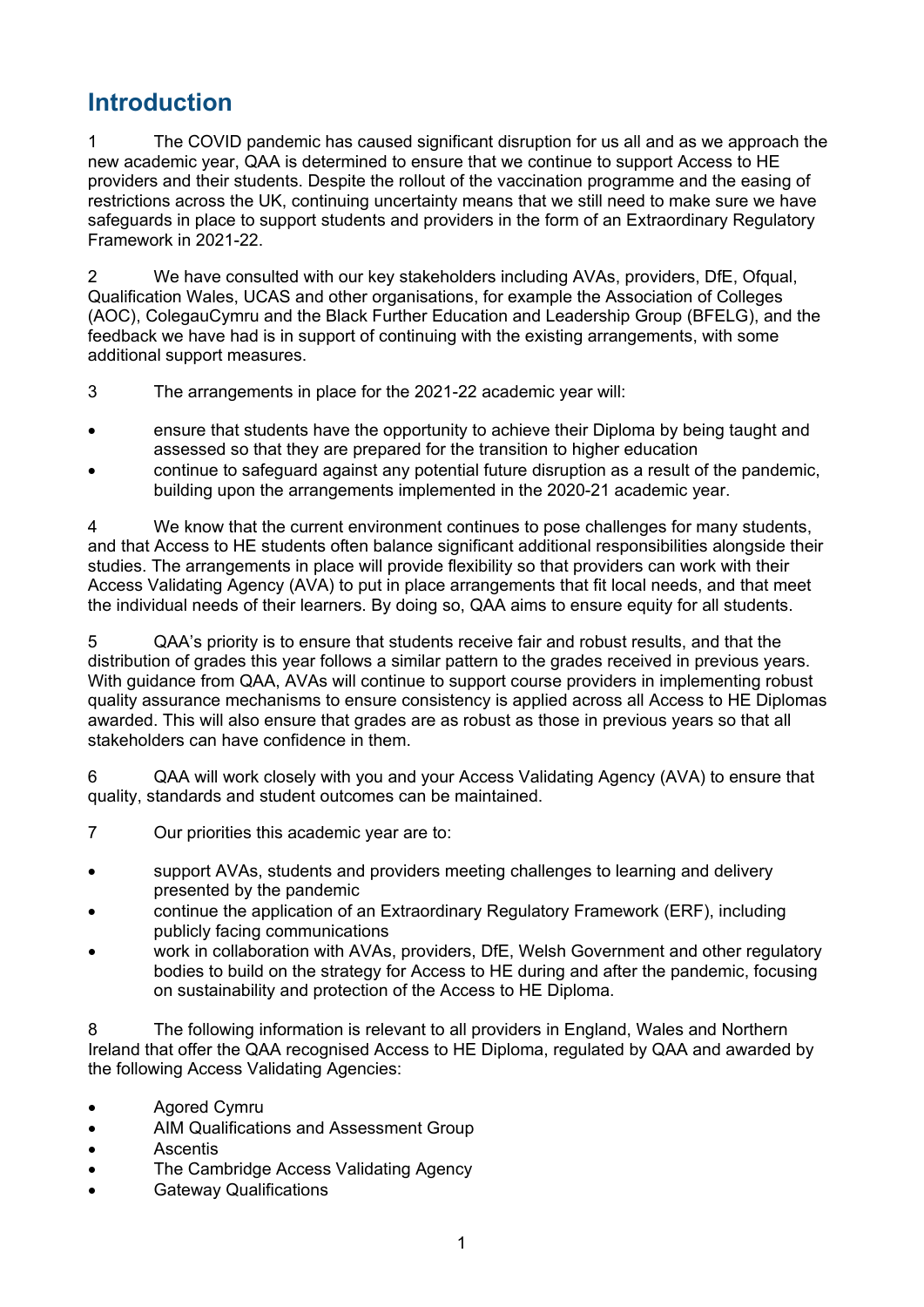- LASER Learning Awards
- One Awards
- Open Awards
- OCN London
- Open College Network West Midlands
- Skills and Education Group Access

9 The information in this guidance is provided in the context of the most up-to-date advice for educational settings provided by DfE and Public Health England. If that advice changes, senior course managers and course tutors should consider this information in the light of any updated guidance.

## <span id="page-4-0"></span>**The Extraordinary Regulatory Framework (ERF) 2021-22**

10 This year, students will be supported to complete their studies through possible adaptations to the delivery of teaching, assessment of their course and/or changes to units delivered on the Diploma.

11 The ERF in 2021-22 will build on the framework that was implemented in September 2020.

| 12<br>pages 3-6. |  |  | The table below summarises the arrangements. Each stage is considered in detail on the |  |  |  |
|------------------|--|--|----------------------------------------------------------------------------------------|--|--|--|
|                  |  |  |                                                                                        |  |  |  |

| <b>Teach</b>             | Teaching the content of the Diploma should continue to ensure every student has<br>the opportunity to acquire the knowledge and skills needed to progress to higher<br>education.                                                                                                                                                                                                                                                                                                                                             |
|--------------------------|-------------------------------------------------------------------------------------------------------------------------------------------------------------------------------------------------------------------------------------------------------------------------------------------------------------------------------------------------------------------------------------------------------------------------------------------------------------------------------------------------------------------------------|
| <b>Assess</b>            | Assessments should continue where possible. If a student can be assessed, they<br>should be assessed.                                                                                                                                                                                                                                                                                                                                                                                                                         |
| <b>Adapt</b>             | Assessments, delivery and/or units can be adapted, where necessary and<br>appropriate, to support students to continue learning.                                                                                                                                                                                                                                                                                                                                                                                              |
| <b>Support</b>           | Support is available for students from their providers if a student is finding it difficult<br>to learn or be assessed this academic year. In addition, further adaptations may be<br>available. Students should discuss the options with their provider.<br>Support may be available where providers are finding it difficult to deliver and<br>assess the Access to HE Diploma this academic year. Providers should discuss the<br>options with their AVA.                                                                  |
| <b>Quality</b><br>assure | To ensure grades are fair, equitable and robust, effective quality assurance<br>arrangements will be applied. These can take account of:<br>adaptations to the delivery, assessment or units delivered on the Diploma<br>$\circ$<br>extenuating circumstances that may have affected student <b>performance</b> in<br>$\Omega$<br>assessment.<br>Based on evidence presented, a moderator may adjust grades either upwards or<br>downwards to ensure no student is advantaged or disadvantaged in relation to their<br>peers. |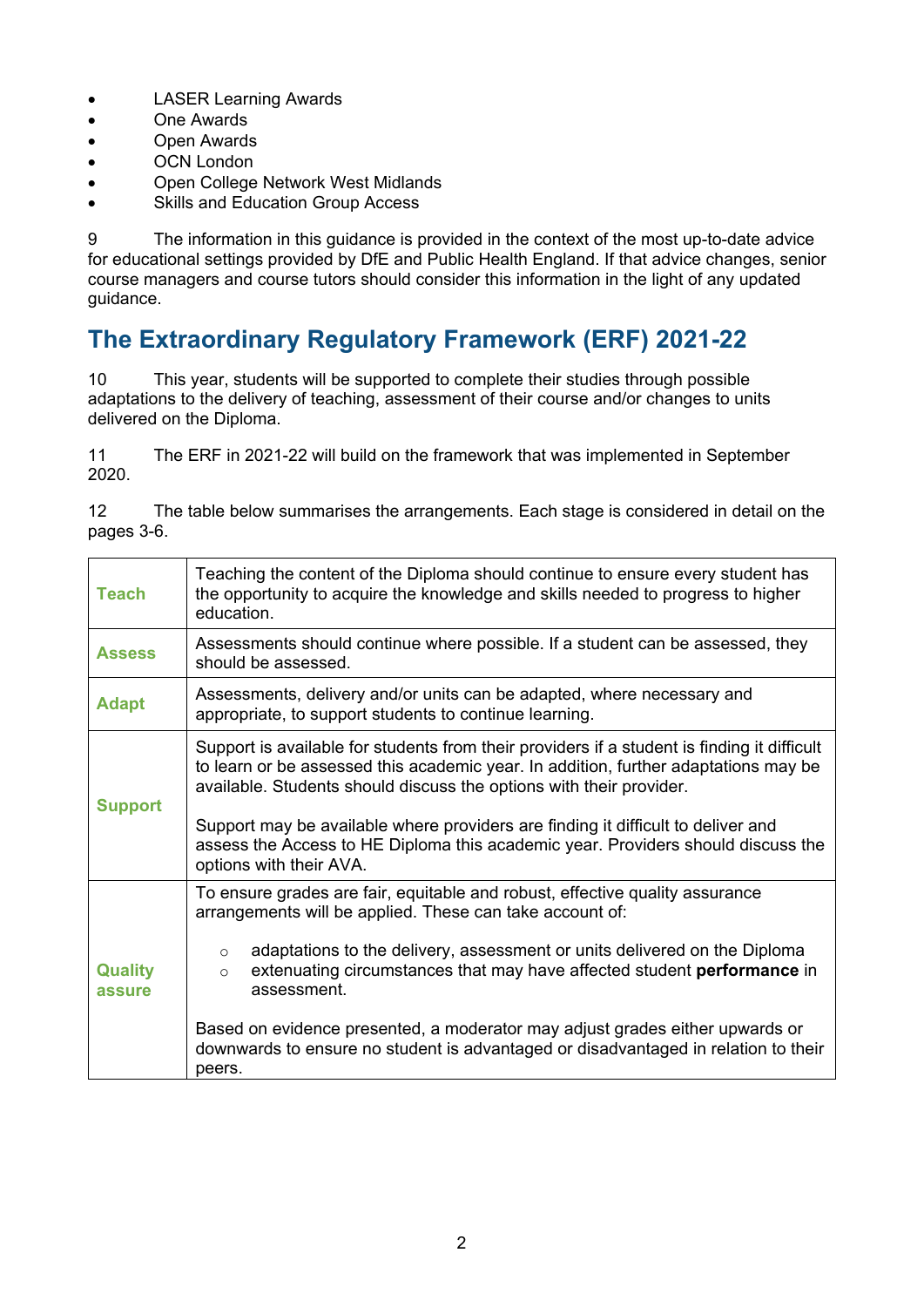| <b>Award</b>   | If a student can be assessed, they should be assessed and awarded, based on<br>planned assessments.                                                                                                                                                                                                                                |
|----------------|------------------------------------------------------------------------------------------------------------------------------------------------------------------------------------------------------------------------------------------------------------------------------------------------------------------------------------|
|                | In those exceptional cases where a student <b>cannot</b> be assessed, the<br>student may still be awarded unit(s) that make up the Diploma, through<br>extenuation. The tutor/provider will draw upon either further adaptations to<br>assessments or alternate lines of evidence to determine whether the unit can be<br>awarded. |
| <b>Results</b> | Confirmed results will be released by AVAs to providers no later than the deadline<br>for results to be uploaded to UCAS. Providers should check with their AVA when<br>confirmed results will be released to them.                                                                                                                |
| <b>Appeal</b>  | If a student is not satisfied with their grades they can appeal.                                                                                                                                                                                                                                                                   |

| <b>Teach</b> | Teaching the content of the Diploma should continue to ensure every student has<br>the opportunity to acquire the knowledge and skills needed to progress to higher<br>education. |
|--------------|-----------------------------------------------------------------------------------------------------------------------------------------------------------------------------------|
| $\bullet$    | Providers to ensure every student has the opportunity to be taught and acquire the<br>knowledge and skills needed to progress into HE.                                            |
| $\bullet$    | Providers may need to adapt the delivery, assessment and/or units delivered to ensure<br>that the full content of the Diploma can be taught.                                      |
| $\bullet$    | Providers to inform students at the beginning of their academic year of any adaptations to<br>support the teaching of their Diploma.                                              |

- Provider to notify students throughout the year of additional adaptations to their Diploma.
- Providers to notify their AVA immediately if there are any difficulties in teaching the content of a Diploma.

| <b>Assess</b>           | Assessments should continue where possible. If a student can be assessed, they<br>should be assessed.                                                   |
|-------------------------|---------------------------------------------------------------------------------------------------------------------------------------------------------|
| $\bullet$               | Providers to ensure every student has the opportunity to be assessed.                                                                                   |
| $\bullet$               | Providers may need to adapt the delivery, assessment and/or units delivered to ensure<br>that students can be assessed.                                 |
| $\bullet$               | Providers to inform students at the beginning of their studies of any adaptations to their<br>Diploma that will support the continuation of assessment. |
| $\bullet$               | Provider to notify students throughout the year of additional adaptations to their Diploma.                                                             |
| $\bullet$<br>a Diploma. | Providers to notify their AVA immediately if there are any difficulties in the assessment of                                                            |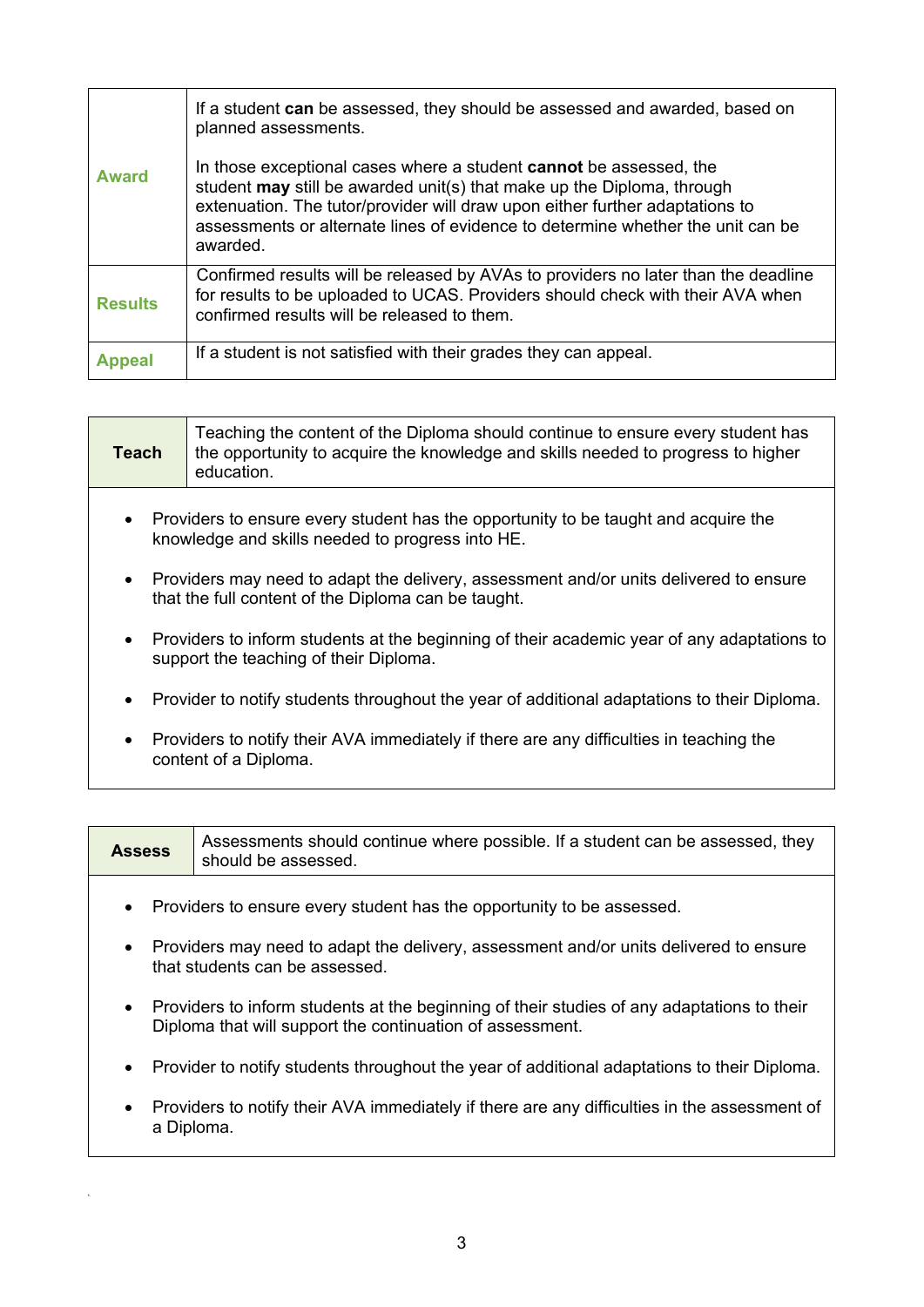| <b>Adapt</b> | Assessments, delivery and/or units can be adapted, where necessary and |
|--------------|------------------------------------------------------------------------|
|              | appropriate, to support students to continue learning.                 |

- Providers to adapt assessments, delivery and/or changes to units delivered to ensure every student has every opportunity to be taught and assessed on the Access to HE Diploma.
- Providers to consider how making adaptations early in the course could make their Diplomas more resilient to any further disruption as a result of a changing public health situation, so that assessments can continue as planned as far as possible.
- Providers to review existing adaptations that they wish to apply in 2021-22 with their AVAs to ensure they continue to be necessary and appropriate.
- Providers to notify and seek approval from their AVA for any **new** adaptations prior to applying the adaptation.
- Providers to actively engage with AVAs to review and adapt provision as necessary throughout the year.
- Providers to inform students at the beginning of their studies of any adaptations to support the award of their Diploma.
- Provider to notify students throughout the year of additional adaptations to their Diploma.
- Providers to notify their AVA immediately if there are any difficulties in the adaptation of a Diploma.

| <b>Support</b> | Support is available for students from their providers if a student is finding it<br>difficult to learn or be assessed this academic year. In addition, further adaptations<br>may be available. Students should discuss the options with their provider. |
|----------------|-----------------------------------------------------------------------------------------------------------------------------------------------------------------------------------------------------------------------------------------------------------|
|                | Support may be available where providers are finding it difficult to deliver and<br>assess the Access to HE Diploma this academic year. Providers should discuss<br>the options with their AVA.                                                           |

- Providers to ensure that all students have information on, and access to, support available to them.
- Providers to review regularly with students the application of the arrangements to provide additional information and support where needed.
- Providers to notify their AVA immediately:
	- $\circ$  if there are any difficulties in support measures available to their students, or  $\circ$  the provider is experiencing difficulties in the delivery and assessment of the
	- the provider is experiencing difficulties in the delivery and assessment of the Diploma.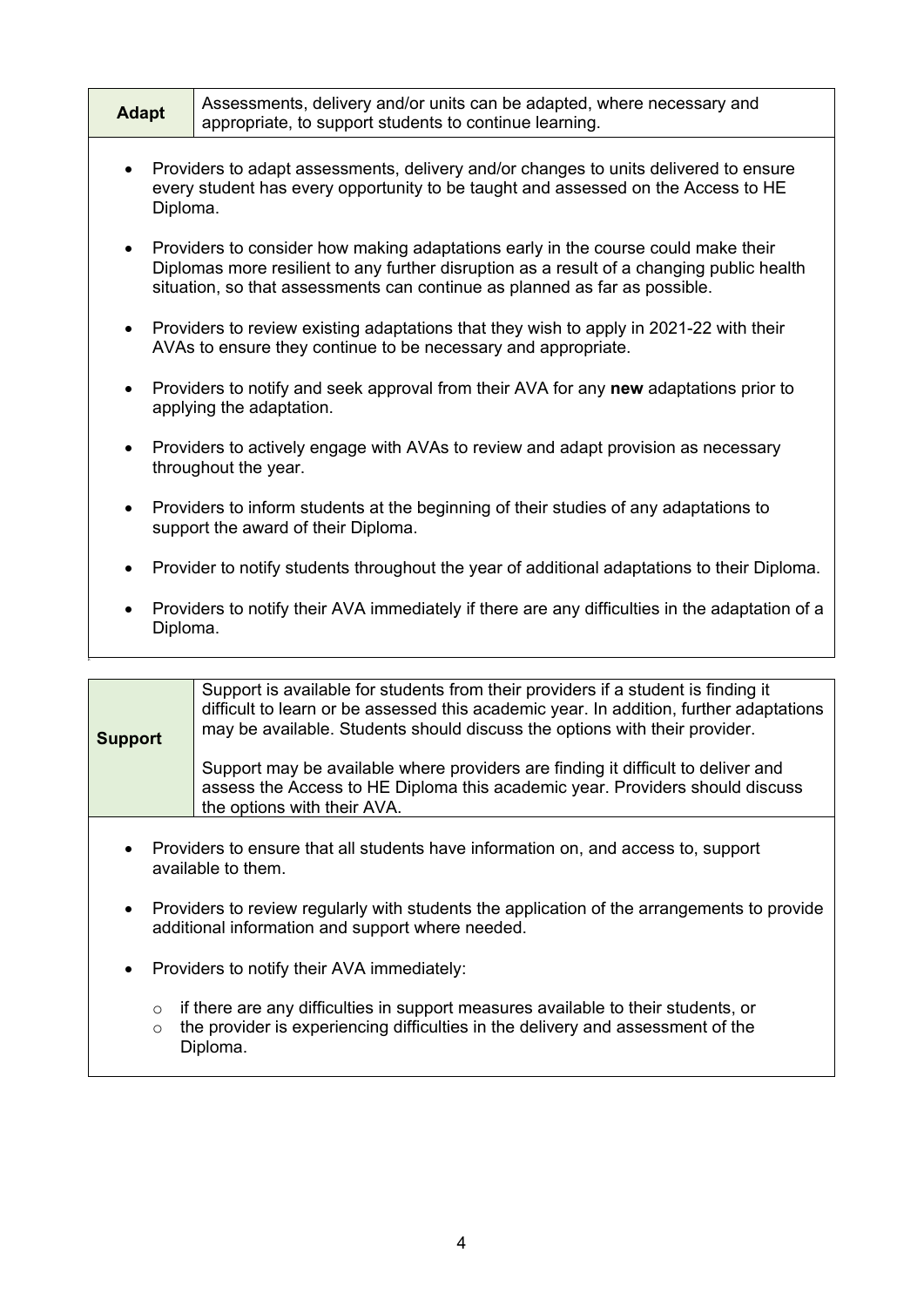| <b>Quality</b>     | To ensure grades are fair, equitable and robust, effective quality assurance<br>arrangements will be applied. These can take account of:<br>adaptations to the delivery, assessment or units delivered on the Diploma<br>$\circ$<br>extenuating circumstances that may have affected<br>$\circ$ |
|--------------------|-------------------------------------------------------------------------------------------------------------------------------------------------------------------------------------------------------------------------------------------------------------------------------------------------|
| assure             | student performance in assessment.                                                                                                                                                                                                                                                              |
|                    | Based on evidence presented, a moderator may adjust grades either upwards or<br>downwards to ensure no student is advantaged or disadvantaged in relation to<br>their peers.                                                                                                                    |
|                    |                                                                                                                                                                                                                                                                                                 |
|                    | Providers to effectively apply AVA processes relating to internal quality assurance where:                                                                                                                                                                                                      |
| $\circ$<br>$\circ$ | extenuating circumstances may impact student <b>performance</b><br>there have been adaptations to the delivery, assessment or units delivered on the<br>Diploma made in response to the pandemic.                                                                                               |
|                    | Providers to ensure the application of these internal quality assurance arrangements are<br>robust, consistent and meet the requirements set by their AVA.                                                                                                                                      |
| $\bullet$          | Providers to inform students at the beginning of their course of the quality assurance<br>arrangements that support the award of the Diploma.                                                                                                                                                   |
|                    | Providers to notify their AVA immediately if there are any difficulties in the internal quality<br>assurance of their provision.                                                                                                                                                                |

| Award     | If a student can be assessed, they should be assessed and awarded, based on<br>planned assessments.<br>In those exceptional cases where a student <b>cannot</b> be assessed, the<br>student <b>may</b> still be awarded unit(s) that make up the Diploma, through<br>extenuation. The tutor/provider will draw upon either further adaptations to<br>assessments or alternate lines of evidence to determine whether the unit can be<br>awarded. |
|-----------|--------------------------------------------------------------------------------------------------------------------------------------------------------------------------------------------------------------------------------------------------------------------------------------------------------------------------------------------------------------------------------------------------------------------------------------------------|
| $\bullet$ | Providers to effectively apply AVA award processes to ensure that awards can be made<br>where the requirements for the:                                                                                                                                                                                                                                                                                                                          |

- o award are met<br>
o award through award through extenuation are met (exceptional cases).
- Providers to inform students at the beginning of their studies of the arrangements for the award of the Diploma, including the award through extenuation.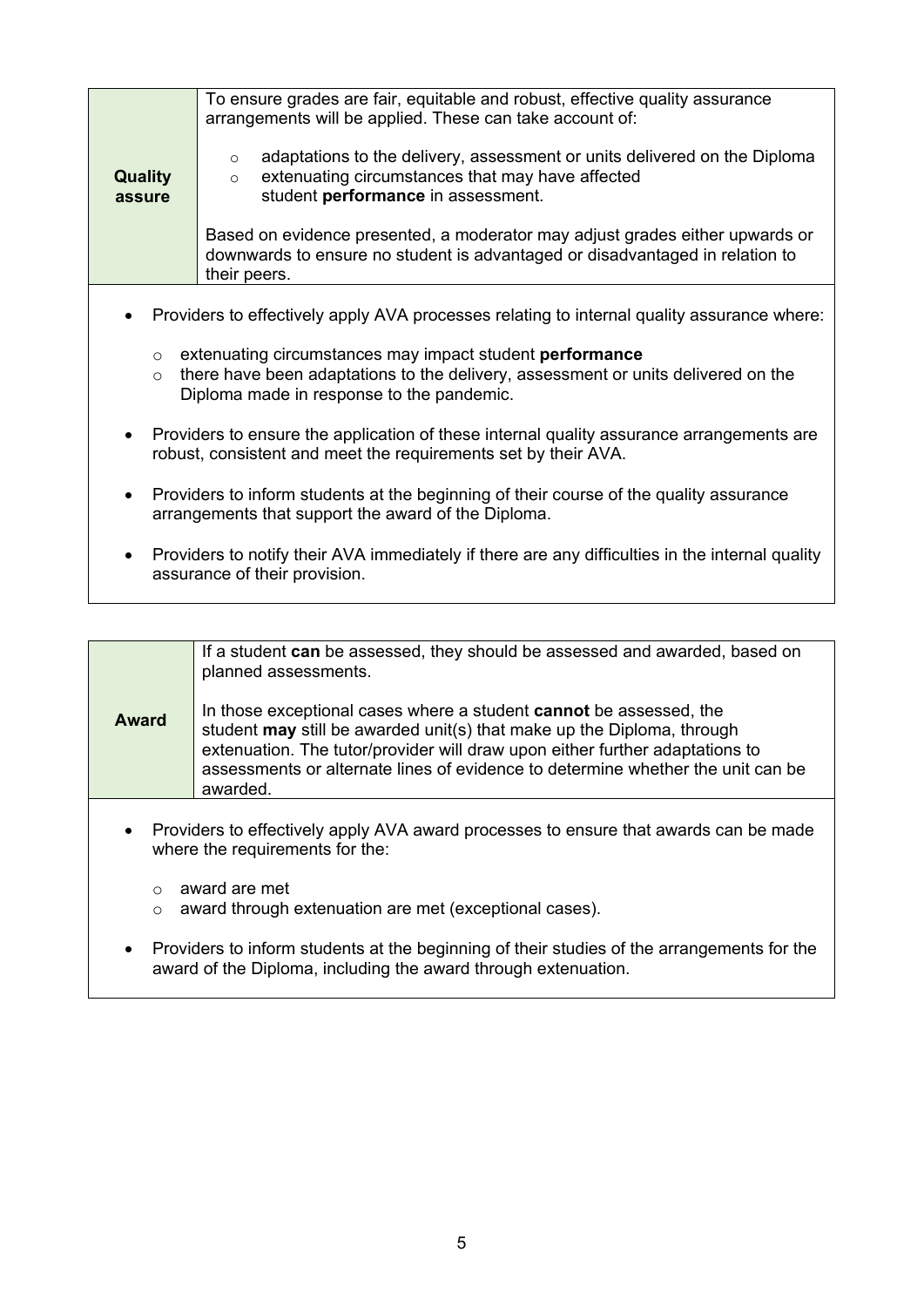| <b>Results</b> | Confirmed results will be released by AVAs to providers no later than the deadline<br>for results to be uploaded to UCAS. Providers should check with their AVA when<br>confirmed results will be released to them. |
|----------------|---------------------------------------------------------------------------------------------------------------------------------------------------------------------------------------------------------------------|
| $\bullet$      | Providers should notify students when confirmed results will be released by AVAs.                                                                                                                                   |

- Providers to continue to collect grading data information and store such data in an accessible way.
- Presentation of results (that is, student outcomes and grading data information) should be made available to AVAs, or QAA, upon request.

| <b>Appeal</b>                                                                                                   | If a student is not satisfied with their grades they can appeal.                                                                                                                                                                                                                                                                                                                                                                                                                                                                                                                                                   |
|-----------------------------------------------------------------------------------------------------------------|--------------------------------------------------------------------------------------------------------------------------------------------------------------------------------------------------------------------------------------------------------------------------------------------------------------------------------------------------------------------------------------------------------------------------------------------------------------------------------------------------------------------------------------------------------------------------------------------------------------------|
| Providers to ensure that all students have information on, and access to, their appeal<br>$\bullet$<br>process. |                                                                                                                                                                                                                                                                                                                                                                                                                                                                                                                                                                                                                    |
| $\circ$                                                                                                         | $\circ$ If a student has concerns about assessment decisions relating to the achievement of<br>credits or grades, they should discuss these with the relevant member of the course<br>team when the assessed work is first returned to them. They may subsequently make<br>a representation through the provider's formal procedures<br>A student may, however, appeal the grading decision that results as a consequence<br>of a representation to the AVA, but only on the grounds of evidence of administrative<br>or procedural error<br>(Grade Scheme Handbook Section E: Student Results and Awards Boards). |

13 QAA will maintain overall oversight of the Framework and will undertake additional monitoring activities, where necessary, to assure ourselves and stakeholders that students' results continue to be accurate, fair and robust.

## <span id="page-8-0"></span>**QAA grading scheme: Grading the Access to HE Diploma**

14 The [QAA grading scheme](http://www.qaa.ac.uk/en/access-to-he/access-to-he-resources)<sup>[1](#page-8-3)</sup> will continue to be applied to all assessments (that is, assessed work).

#### <span id="page-8-1"></span>**Using the QAA grading scheme**

15 Tutors will continue to grade student assessments; they will give assessment grades (of pass, merit or distinction) for each of the grade descriptors selected for use with the particular assignment(s) that have been designed to assess the unit.

<span id="page-8-2"></span>16 Practices for managing the submission of student work, including drafts, late submissions and opportunities for resubmission or reassessment are governed by the regulations of the [QAA](http://www.qaa.ac.uk/en/access-to-he/access-to-he-resources)  [grading scheme.](http://www.qaa.ac.uk/en/access-to-he/access-to-he-resources)

<span id="page-8-3"></span><sup>1</sup> [www.qaa.ac.uk/en/access-to-he/access-to-he-resources](http://www.qaa.ac.uk/en/access-to-he/access-to-he-resources)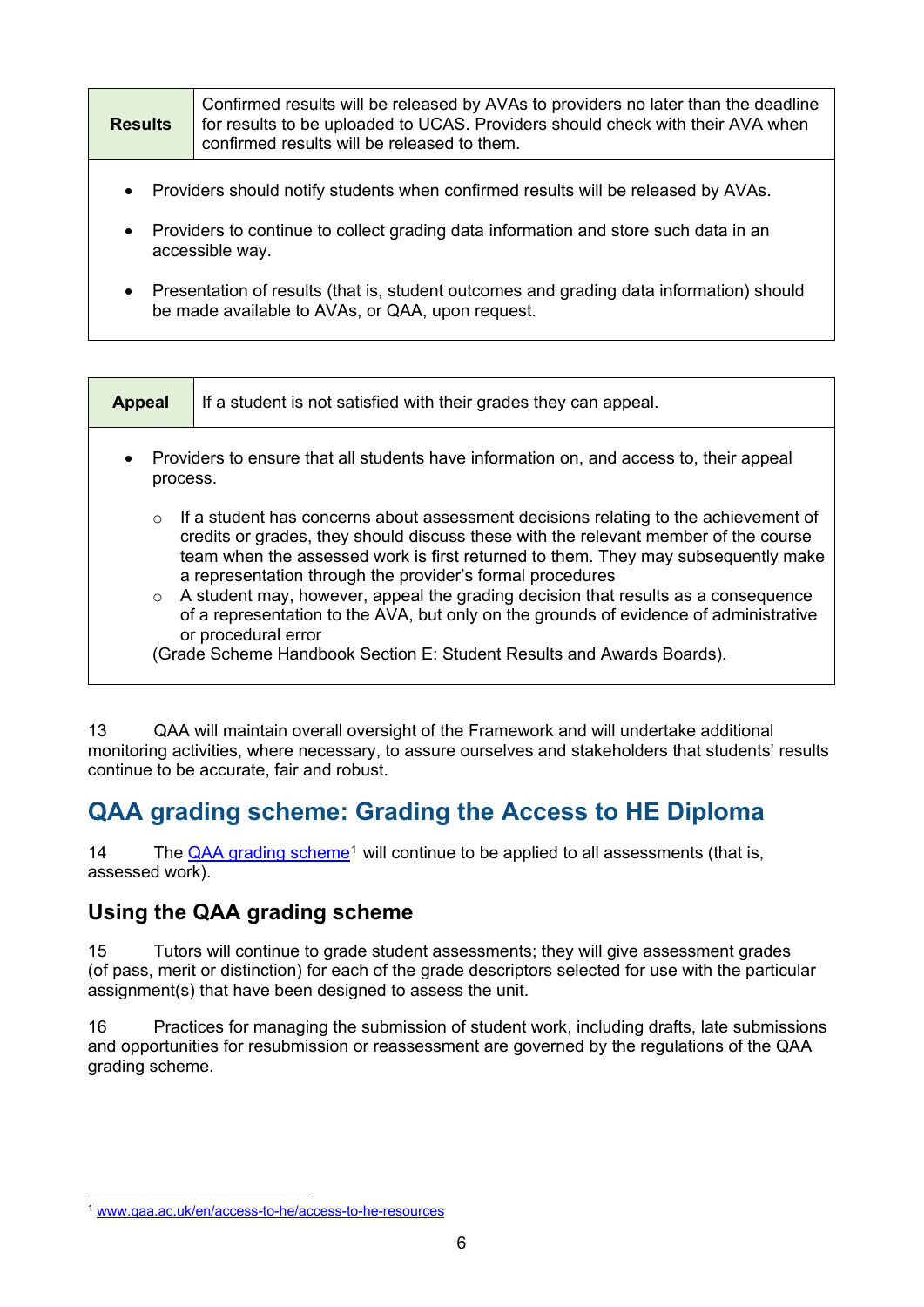#### **Quality assuring graded Access to HE Diplomas**

17 To make sure that grades are fair and not unduly affected by the current situation, AVAs and providers will ensure that assessment grades go through a process of internal moderation, external moderation and standardisation.

18 The AVA's operation of moderation ensures that consistent assessment standards are applied in all instances where Access to HE Diplomas, or common units, are delivered on more than one course or more than one occasion.

19 The AVA will ensure that its providers operate rigorous internal moderation procedures which meet the AVA's requirements, and which facilitate:

19.1 the application of consistent standards of demand in assessment<br>19.2 assessment design that maximises reliability and validity in asses

19.2 assessment design that maximises reliability and validity in assessment outcomes<br>19.3 the consistent and accurate application of QAA assessment regulations.

the consistent and accurate application of QAA assessment regulations.

20 The standardisation procedure will provide opportunities for course tutors, internal moderators and external moderators to share, discuss and, where necessary, recalibrate their expectations relating to the standards of work expected by:

20.1 the requirements of any work at Level 2 or Level 3<br>20.2 the learning outcomes and assessment criteria of t

the learning outcomes and assessment criteria of the specific units that they work with

20.3 the grade descriptors.

21 In addition to the principles of quality assurance aligned to the [QAA grading scheme,](http://www.qaa.ac.uk/en/access-to-he/access-to-he-resources) other quality assurance measures may also be applied to ensure the national distribution of grades follows a similar pattern to previous years.

22 If you have any further questions that are not addressed, please contact your AVA.

#### **We have provided below some frequently asked questions about the award of the Access to HE Diploma. The questions will be updated regularly on our [FAQs page.](https://www.qaa.ac.uk/en/access-to-he/covid-19-support-and-information-Access/faqs-for-access-to-he-providers)**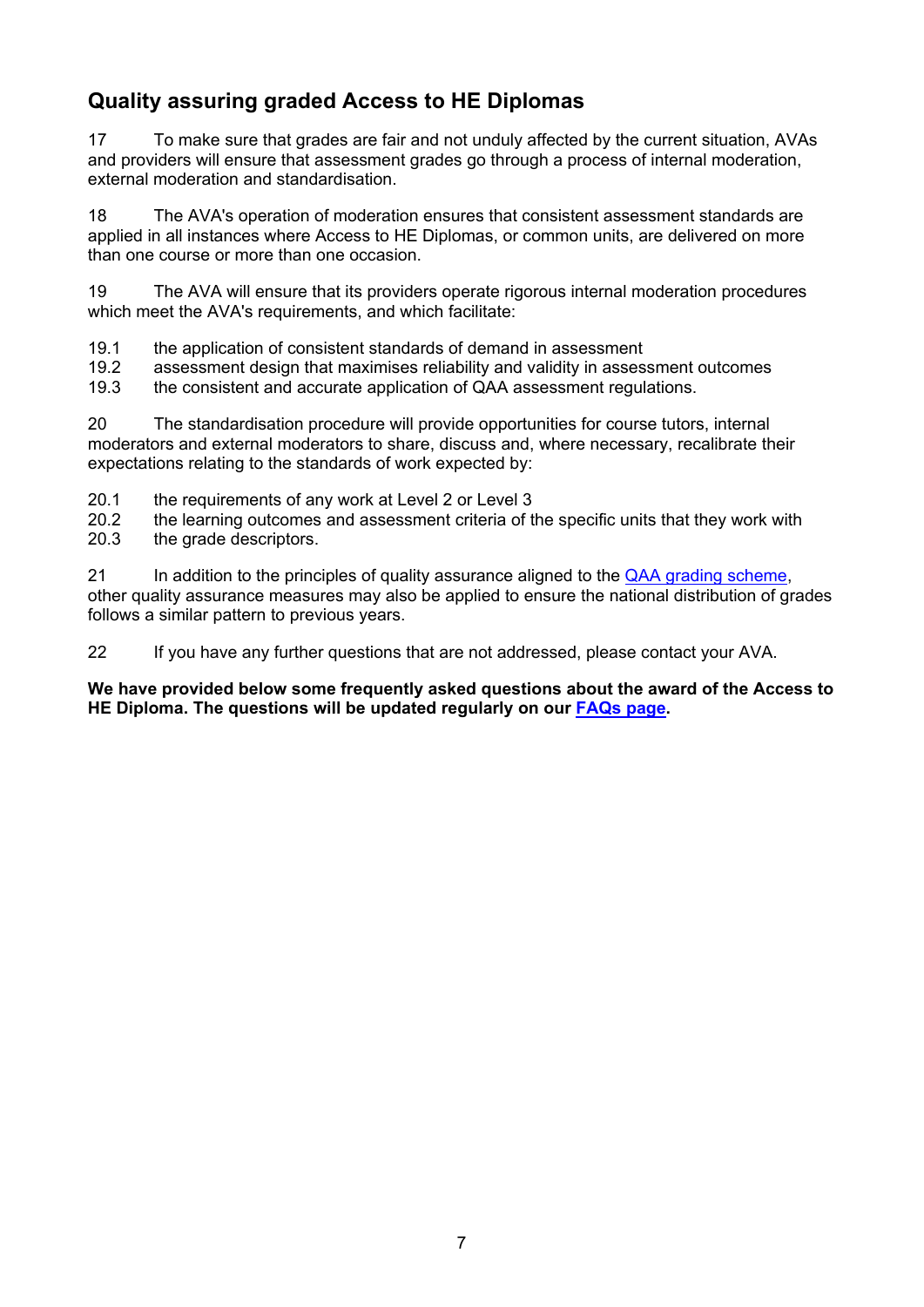## <span id="page-10-0"></span>**Frequently asked questions**

#### <span id="page-10-1"></span>**Why are the arrangements designed as they are?**

The arrangements for the award of the Access to HE Diploma in 2021-22 were designed to ensure that students studying an Access to HE Diploma during the pandemic had every opportunity to be assessed and acquire the necessary knowledge and skills to facilitate their progression into HE, building upon the arrangements for the 2020-21 academic year.

The Access to HE Diploma is not only intended to demonstrate that a student has achieved the necessary academic qualification to progress into HE, but it is also designed to prepare students fully for their experience of higher study. Giving students every opportunity to be assessed will help them build confidence that they have the necessary tools to succeed. It will also provide assurance to higher education providers that a student is prepared for higher education.

Many Access to HE students have been out of study for several years, and the teaching and learning model used on the Diploma is designed to provide them with the best possible foundation for the discipline of higher education study.

This is why it is important that teaching and assessment continue whenever possible. However, during the pandemic it is possible that in some exceptional circumstances not all assessments will be able to take place. For students, the additional pressures of work, caring responsibilities or illness may affect their ability to engage with teaching, learning and assessment.

For providers, the current circumstances may make the delivery and/or assessment of the Diploma challenging. To ensure fairness, tutors can adapt assessments where these situations arise.

The key points are listed below.

- 1 Where all assessments for the qualification have taken place as normal or in an adapted form, they will determine the student's level of attainment.
- 2 To ensure grades are fair, equitable and robust, effective quality assurance arrangements will be applied. These can take account of:
	- adaptations to the delivery, assessment or units delivered on the Diploma
	- extenuating circumstances that may have affected student **performance** in assessment.

Based on evidence presented, a moderator may adjust grades either upwards or downwards to ensure no student is advantaged or disadvantaged in relation to their peers.

3 In those exceptional cases where a student cannot be assessed, the student may still be awarded unit(s) that make up the Diploma, through extenuation. The tutor/provider will draw upon either further adaptations to assessments or alternate lines of evidence to satisfy the award of unit.

We believe that the approach being taken is fair and ensures students have the best preparation possible to help them transition into higher education, whilst also providing additional support measures for students in recognition of the challenges of the pandemic.

#### <span id="page-10-2"></span>**How are you ensuring parity between Access to HE students and A level students and other Level 3 qualifications?**

The arrangements for the award of the Access to HE Diploma provide as much parity as we are able to give within the different cohorts of students studying courses which are intrinsically very different.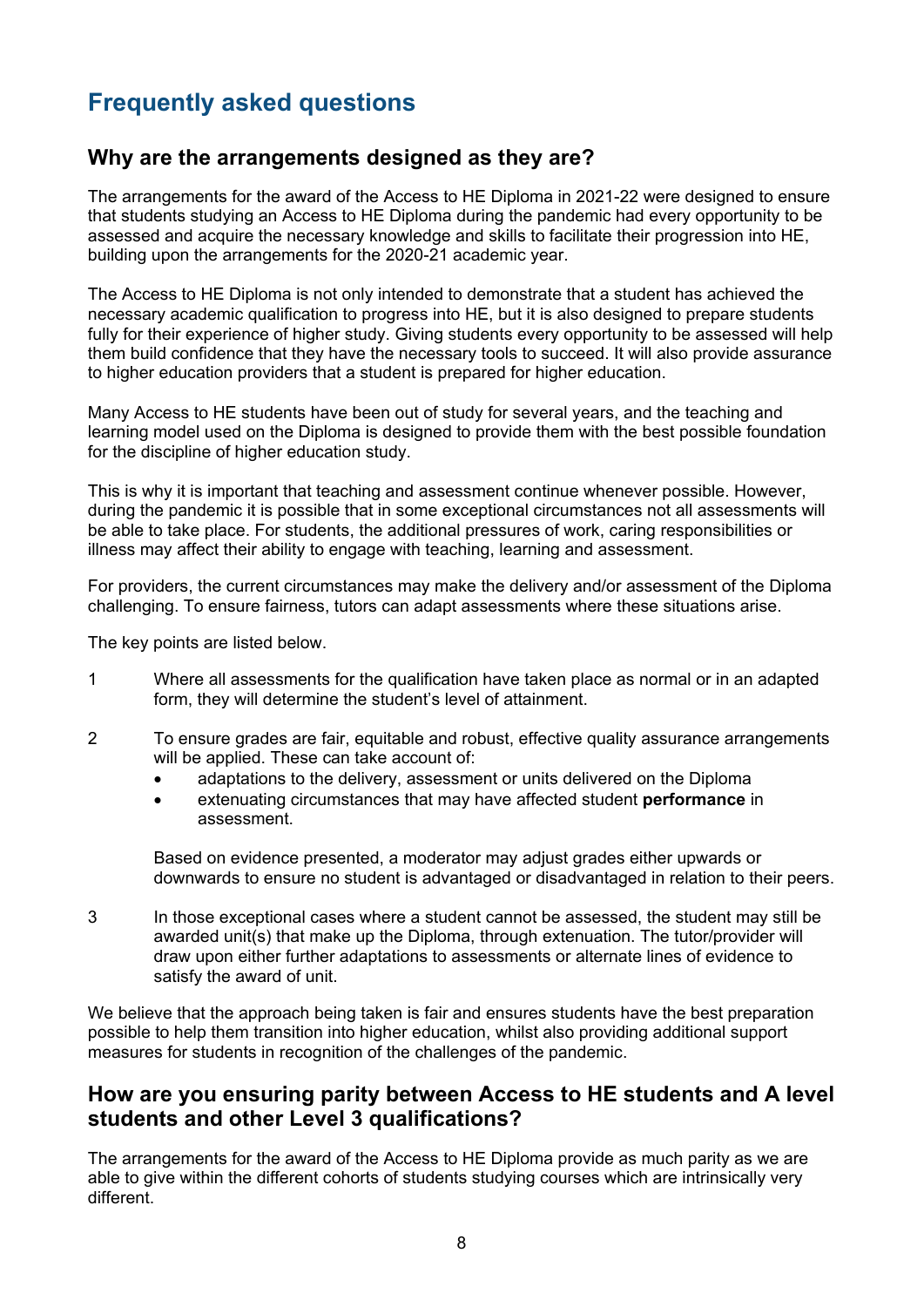There are necessary differences in the arrangements between Access to HE Diplomas and other Level 3 qualifications that facilitate progression to HE (that is, quality assurance processes and in those exceptional cases where a student **cannot** be assessed, the student **may** still be awarded unit(s) that make up the Diploma, through extenuation). These differences recognise the variations in the qualifications themselves and the students that study them.

The Access to HE Diploma is:

- a credit-based qualification designed for adults wishing to enter higher education. Therefore, in order to achieve the award of the Diploma the student must complete the units that make up the programme of study
- usually completed by the majority of students over the course of one academic year
- assessed through continuous assessment this means students complete assessments throughout their course of study.

The Extraordinary Regulatory Framework (ERF) that was introduced in response to the pandemic allows for providers to adapt the course to meet the needs of students to give them the best opportunity to complete. Adaptations are proposed at provider level because they know their students best in addition to any local issues caused by the pandemic, and courses can be designed to meet related needs.

The ERF in 2021-22 has also been designed to allow for adaptations to be made according to students' personal circumstances. To ensure grades are fair and robust, effective quality assurance arrangements will be applied. These can take account of extenuating circumstances that may have affected student performance in assessment. Based on the evidence presented, a moderator may adjust grades either upwards or downwards to ensure no student is advantaged or disadvantaged in relation to their peers.

#### <span id="page-11-0"></span>**How much flexibility are providers allowed?**

The ERF in 2021-22 gives providers considerable flexibility to adapt the Diploma so it can be taught and assessed during the pandemic. It sets out the parameters under which AVAs can operate which allows them to discuss and approve with providers adaptations for the award of the Diploma.

Providers can adapt assessments, delivery and/or changes to units delivered, where necessary and appropriate, to:

- support teaching and learning, and assist in mitigating any possible effects of previous or future disruptions to teaching, learning and assessment relating to the pandemic
- make assessments as manageable and flexible as possible, for example, to address the impact of public health guidance
- safeguard against any future disruptions relating to the pandemic, such as local lockdowns or closure of facilities.

In addition, there are provider flexibilities in place to support students who are finding it difficult to learn or be assessed at this present time.

These may include:

- further adaptations to assessment schedule/tasks, delivery and/or units delivered
- additional study support where there are extenuating circumstances (for example, counselling support)
- breaks in learning
- extensions to length of learning programme or assignment deadlines
- continuing into the next academic year.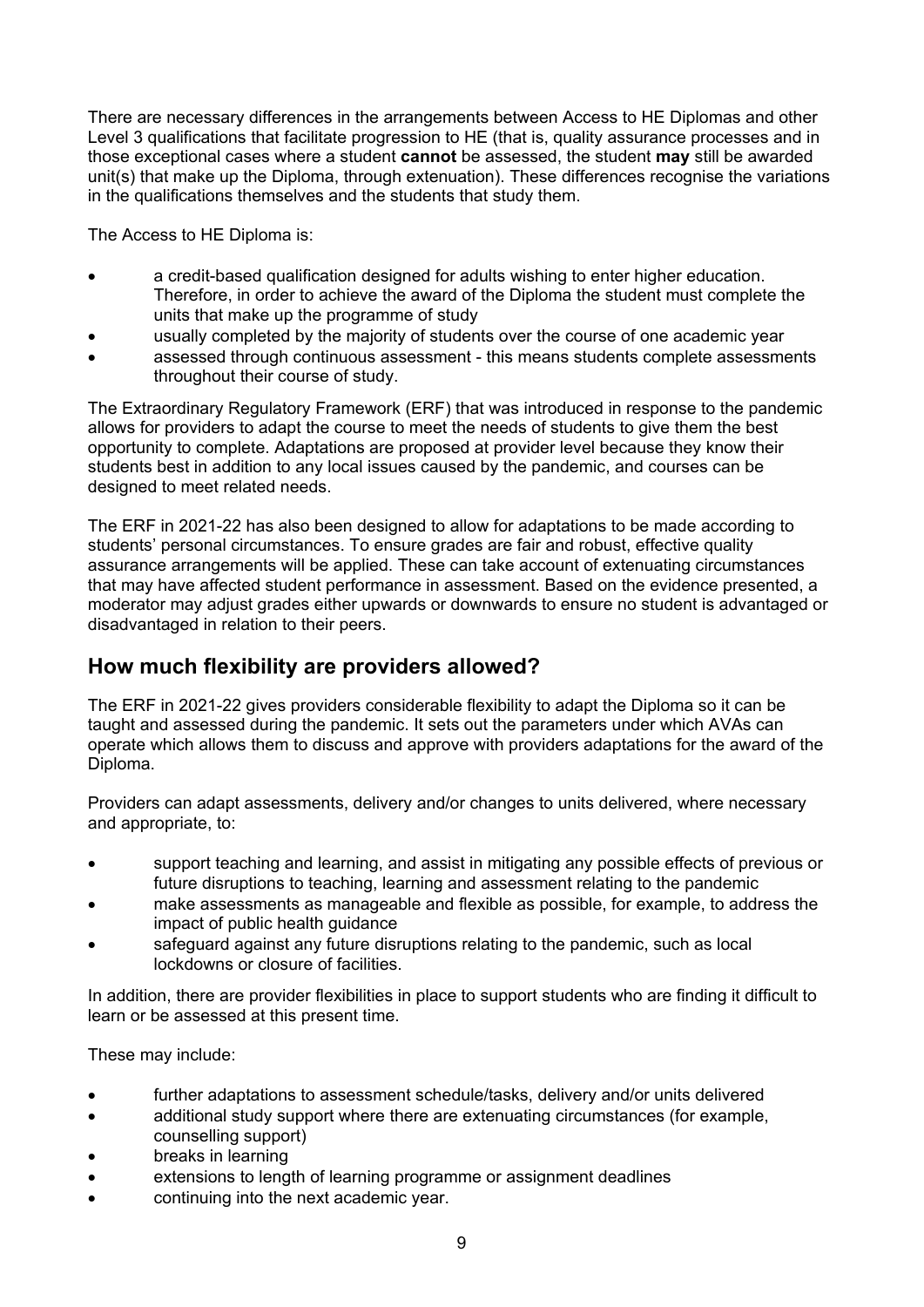It is important to appreciate that providers are given flexibility of approach in individual circumstances. It is also important that providers and AVAs are able to discuss and agree how these approaches might operate in different circumstances.

#### <span id="page-12-0"></span>**We have confirmed our assessment strategy with our Access Validating Agency and now need to adapt assessments in response to local or national lockdown requirements. What do we do?**

Providers can adapt assessments and delivery, where necessary and appropriate, to:

- support teaching and learning, and assist in mitigating any possible effects of previous or future disruptions to teaching, learning and assessment relating to the pandemic
- make assessments as manageable and flexible as possible, for example, to address the impact of compliance with social distancing or other public health guidance
- safeguard against any future disruptions relating to the pandemic, such as local lockdowns or closure of facilities.

You should speak to your AVA to discuss how you can do this.

#### <span id="page-12-1"></span>**Our proposed adaptations do not meet the requirements of the Diploma's rules of combination. What do we do?**

We recognise that some adaptations will affect the rules of combination for some Diplomas. This would ordinarily require AVAs to follow their major modifications processes. However, under the ERF 2021-22, AVAs may adapt the rules of combination for a named Diploma where, if changes were not made, it would be impossible for students to complete their Access to HE Diploma, where this is necessary and appropriate to:

- support teaching and learning, and assist in mitigating any possible effects of previous or future disruptions to teaching, learning and assessment relating to the pandemic
- make assessments as manageable and flexible as possible, for example, to address the impact of compliance with social distancing or other public health guidance
- safeguard against any future disruptions relating to the pandemic, such as local lockdowns or closure of facilities.

Your AVA will have received information from QAA about how to deal with this type of situation and you should speak to your AVA to find out more/discuss how you can do this.

#### <span id="page-12-2"></span>**How do I know which processes should be applied, for example for quality assurance or appeals, where there are centre and AVA processes?**

You should speak to your AVA to confirm the processes that apply in your circumstances.

#### <span id="page-12-3"></span>**What do the arrangements look like for units where a student cannot submit all of the evidence required for the award of such units?**

In those exceptional cases where a student has been unable to submit all of the assessments required for the achievement of each unit, through no fault of their own, the tutor/provider can draw upon either further adaptations to assessments or alternate lines of evidence to determine whether the unit can be awarded.

Sufficient evidence will need to be available for tutors/providers to make a judgement on the award of a unit. This means that tutors/providers may map to existing evidence or may need to ensure additional student assessment or alternative evidence is generated. The available evidence must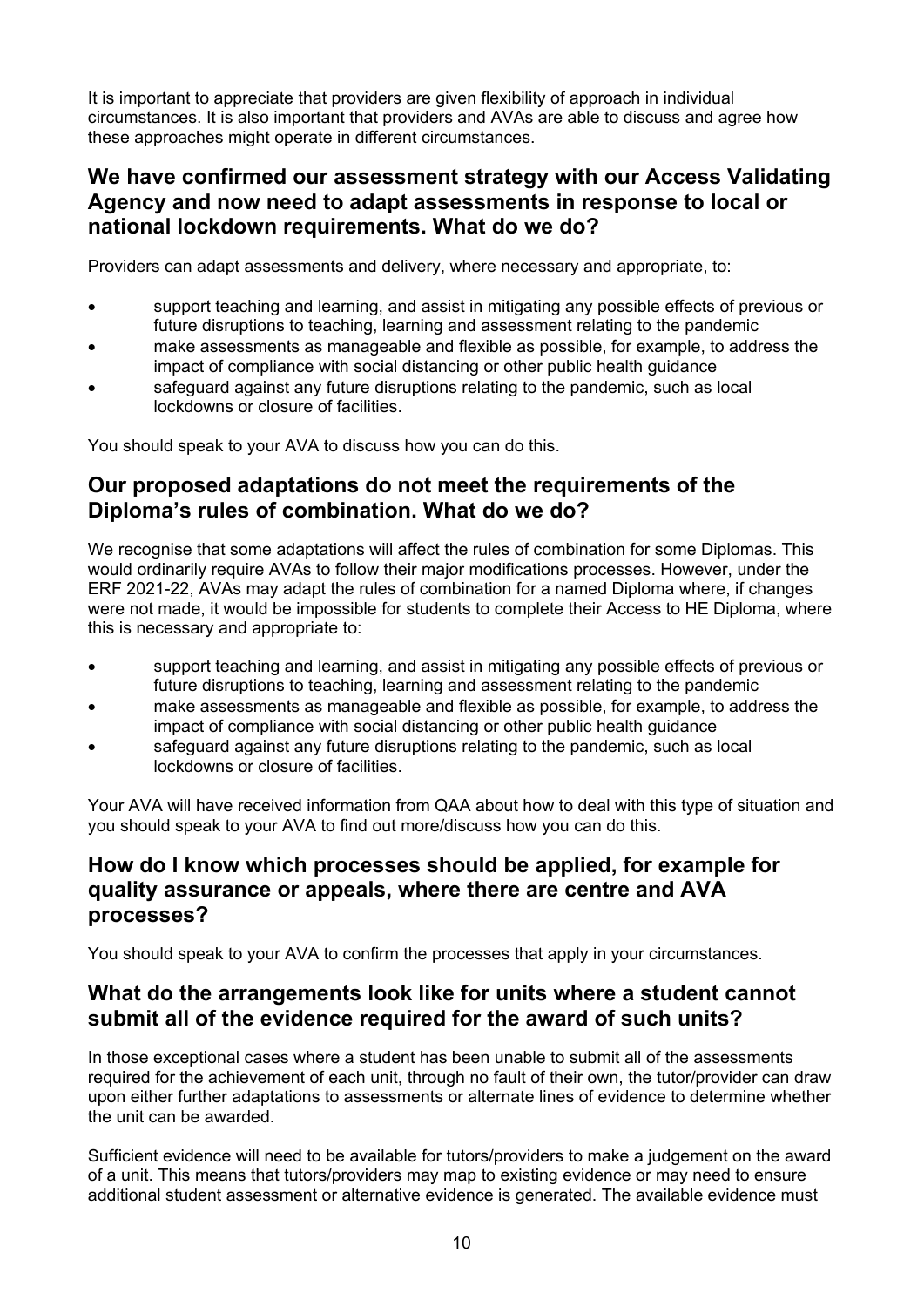relate to the learning outcomes of each unit being assessed. For graded units, the available evidence must relate to the learning outcomes of each unit being assessed **and** the grade descriptors assigned to the unit.

Continued teaching of the Diploma will be vital to ensure that the most complete sources of evidence are available on which the tutor/provider can base their judgement.

Tutor/provider judgements can only be based on evidence of what the student can do, not what a student has the potential to achieve.

To ensure students have confidence in the results awarded this year, the evidence submitted to support the award of a unit will be subject to quality assurance arrangements.

On completion of the Diploma, students will continue to receive a unit transcript and it will not be possible to identify from the transcript units awarded through extenuation.

#### <span id="page-13-0"></span>**Why can't the credit volume be reduced?**

The Diploma is a credit-based award and, in order for the Diploma to be awarded, evidence must therefore be presented to demonstrate that all credit required for the award of the Diploma has been achieved. There is no overall grade for the Access to HE Diploma as is the case for A levels. Access to HE students will receive a unit transcript that outlines the unit grades awarded. If the credit volume was reduced, it would not be possible to make the award of the Diploma needed to support progression into higher education.

While it is not possible to reduce the number of credits, other adaptations, such as reducing the volume of assessment needed, are possible. In those exceptional cases where a student **cannot**  be assessed, the student **may** still be awarded unit(s) that make up the Diploma, through extenuation. The tutor/provider will draw upon either further adaptations to assessments or alternate lines of evidence to determine whether the unit can be awarded.

#### <span id="page-13-1"></span>**Students who are finding it difficult to study where lessons, materials and/or assessments have been adapted and are worried it will affect their grades and/or completing the Diploma, what should they do?**

Students have been advised to contact their course provider if they are concerned about any adaptations made to their course. As the course provider you may be able to offer additional support or tools to help them study.

Providers can adapt assessments and delivery, where necessary and appropriate, to:

- support teaching and learning, and assist in mitigating any possible effects of previous or future disruptions to teaching, learning and assessment relating to the pandemic
- make assessments as manageable and flexible as possible, for example, to address the impact of compliance with social distancing or other public health guidance
- safeguard against any future disruptions relating to the pandemic, such as local lockdowns or closure of facilities.

To ensure grades are fair, equitable and robust, effective quality assurance arrangements will be applied. These will take account of:

• **adaptations to the delivery, assessment or units** delivered on the Diploma.

Based on evidence presented, a moderator may adjust grades either upwards or downwards to ensure no student is advantaged or disadvantaged in relation to their peers.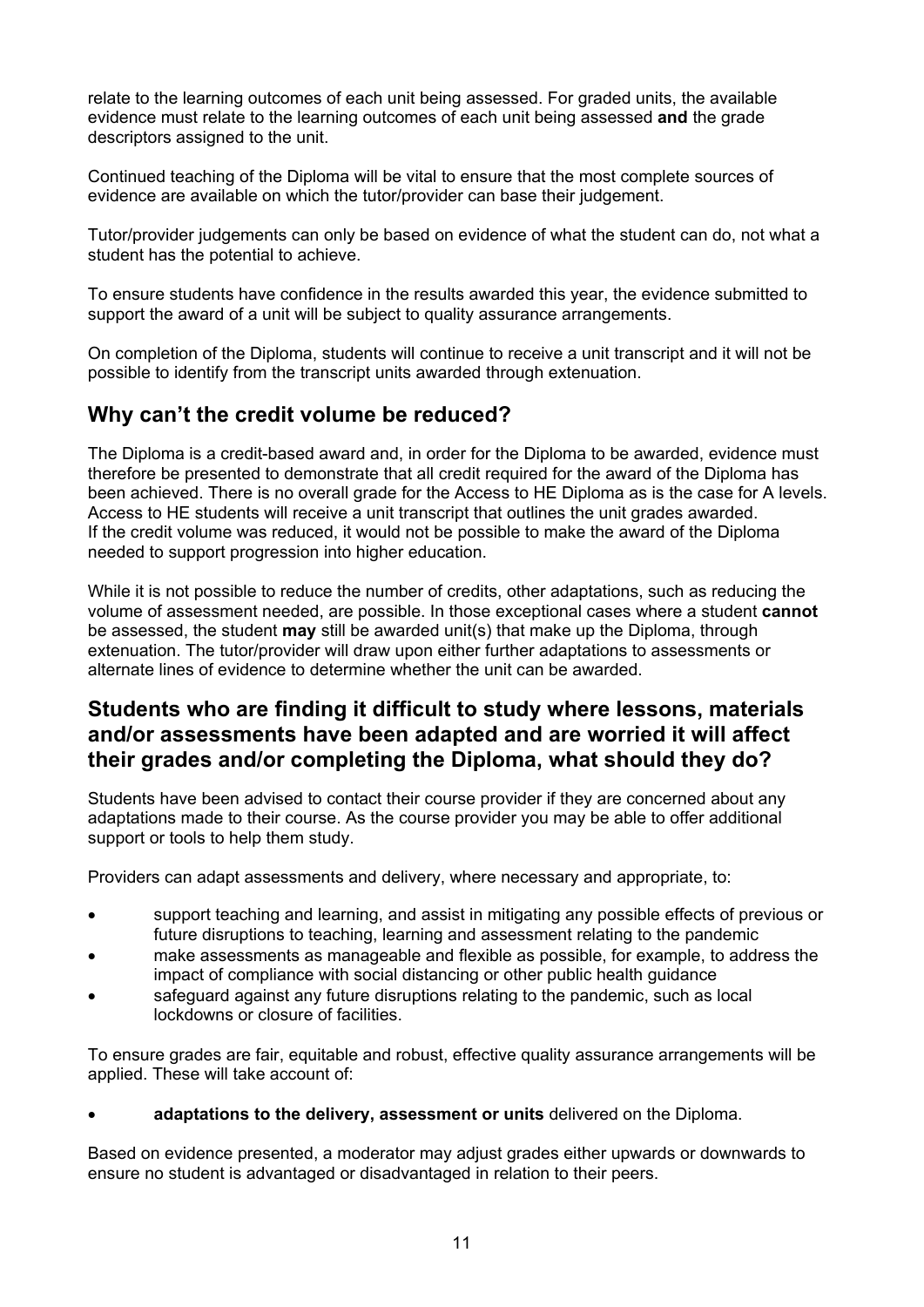#### <span id="page-14-0"></span>**Students who are finding it difficult to study because the additional support they received in college to help with their specific learning needs is not available now they are working from home, what should they do?**

Students have been advised to contact their course provider if they are concerned about the additional support they are receiving to discuss what additional support or tools are available to help them.

#### <span id="page-14-1"></span>**If there is a further lockdown (local or national) and a student feels the work they produce during the lockdown does not reflect their previous performance, what should they do?**

Students have been advised that if they feel that the work produced during a local or national lockdown does not reflect their previous performance, to speak to their course provider. AVAs and providers will have in place arrangements to deal with such extenuating circumstances.

To ensure grades are fair, equitable and robust, effective quality assurance arrangements will be applied. These will take account of:

• extenuating circumstances that may have affected student **performance** in assessment.

Based on evidence presented, a moderator may adjust grades either upwards or downwards to ensure no student is advantaged or disadvantaged in relation to their peers.

#### <span id="page-14-2"></span>**If there is a further lockdown which means a student is unable to study because they are a key worker/carer or now have additional commitments, what should they do?**

Students have been advised to speak to their course provider about the best way to continue with their Diploma if they are unable to study.

Options include:

- a making an application for extenuating circumstances
- b applying for an extension to assessment submission dates
- c a short pause[2](#page-14-3) of less than four weeks for example, if you are in self-isolation - this will not necessarily affect the planned end date of your course
- d a formal break or suspension in learning.

If the course is not publicly funded, the provider should discuss other options that may be available to the student.

Course providers should agree with their students the appropriate steps to be taken that will be based on both your and your student's circumstances.

In those exceptional cases where a student **cannot** be assessed, the student **may** still be awarded unit(s) that make up the Diploma, through extenuation. The tutor/provider will draw upon either further adaptations to assessments or alternate lines of evidence to determine whether the unit can be awarded. Course providers should speak to their AVAs regarding the circumstances under which an award through extenuation can take place.

<span id="page-14-3"></span><sup>&</sup>lt;sup>2</sup> relates to publicly funded provision in England.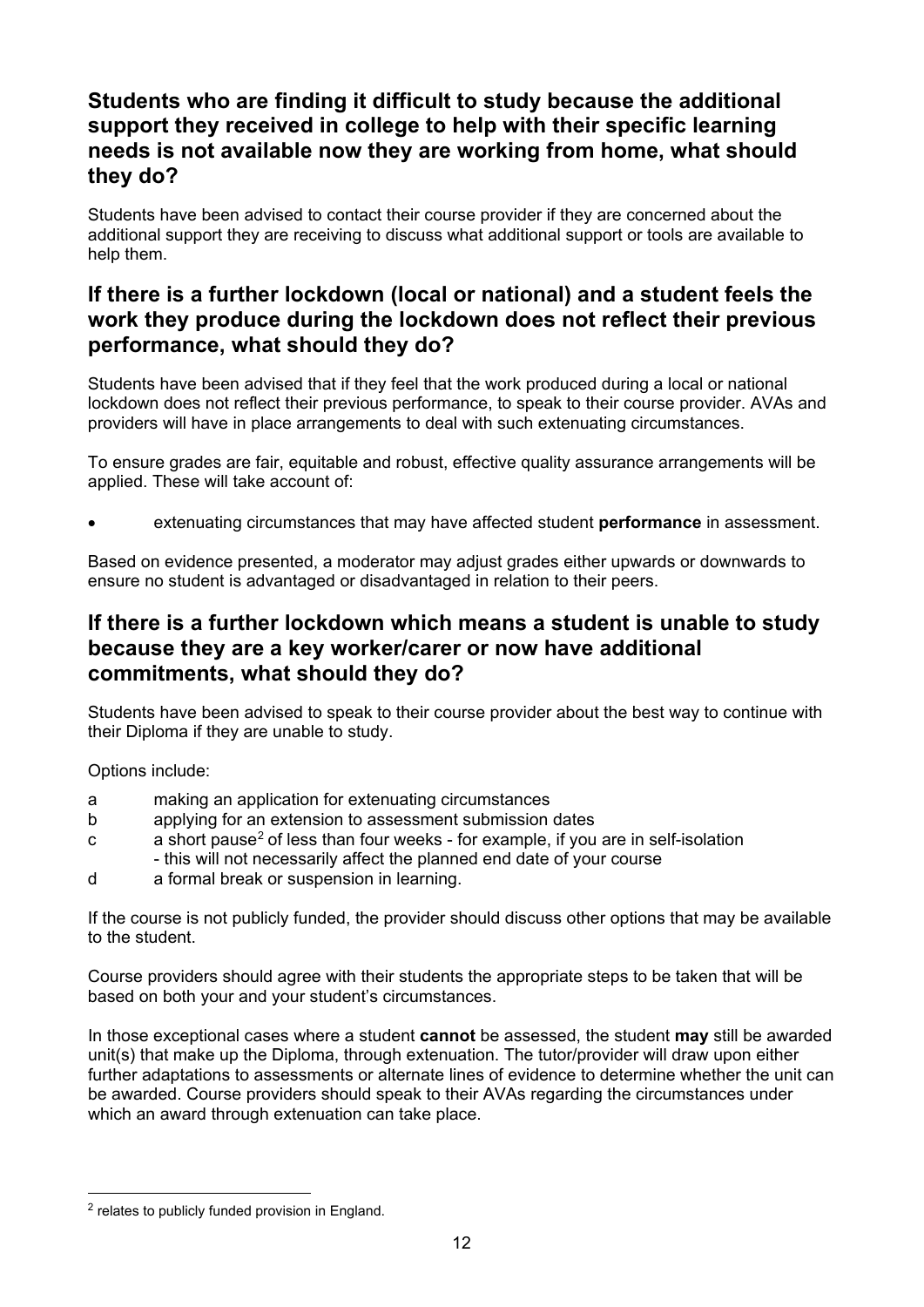#### <span id="page-15-0"></span>**A continuing student who started their course before 1 August 2021 feels the work that they produced during a previous lockdown (local or national) does not reflect their current or previous performance, what should they do?**

Students have been advised that if the work produced during a lockdown (local or national) does not reflect their current or previous performance, to speak to their course provider. AVAs and providers will have arrangements in place to deal with such extenuating circumstances.

To ensure grades are fair, equitable and robust, effective quality assurance arrangements will be applied. These will take account of:

• extenuating circumstances that may have affected student **performance** in assessment.

Based on evidence presented, a moderator may adjust grades either upwards or downwards to ensure no student is advantaged or disadvantaged in relation to their peers.

#### <span id="page-15-1"></span>**A continuing student who started their course before 1 August 2021 and was unable to study and submit assessments during a lockdown (local or national), what should they do?**

Students have been advised that if they were unable to study and complete their assessments during a lockdown, to talk to their course provider about the best way to continue.

Options include:

- a making an application for extenuating circumstances
- b applying for an extension to assessment submission dates
- c a short pause[3](#page-15-3) of less than four weeks for example, if you are in self-isolation - this will not necessarily affect the planned end date of your course
- d a formal break or suspension in learning.

If the course is not publicly funded, the provider should discuss other options that may be available to the student.

Course providers should agree with their students the appropriate steps to be taken that will be based on both your and your student's circumstances.

In those exceptional cases where a student **cannot** be assessed, the student **may** still be awarded unit(s) that make up the Diploma, through extenuation. The tutor/provider will draw upon either further adaptations to assessments or alternate lines of evidence to determine whether the unit can be awarded. Course providers should speak to their AVAs regarding the circumstances under which an award through extenuation can take place.

#### <span id="page-15-2"></span>**A continuing student who started their course before 1 August 2021 had their assessments rescheduled by their course provider to be submitted at a later date because of a lockdown (local or national). What should they do if they feel their performance is affected by these changes?**

Students have been advised that if the work was rescheduled and the volume of work is unmanageable, to seek advice from their course provider who will be able to advise them about the options available to them. For example, this may include making an application for extenuating circumstances.

<span id="page-15-3"></span> $3$  relates to publicly funded provision in England.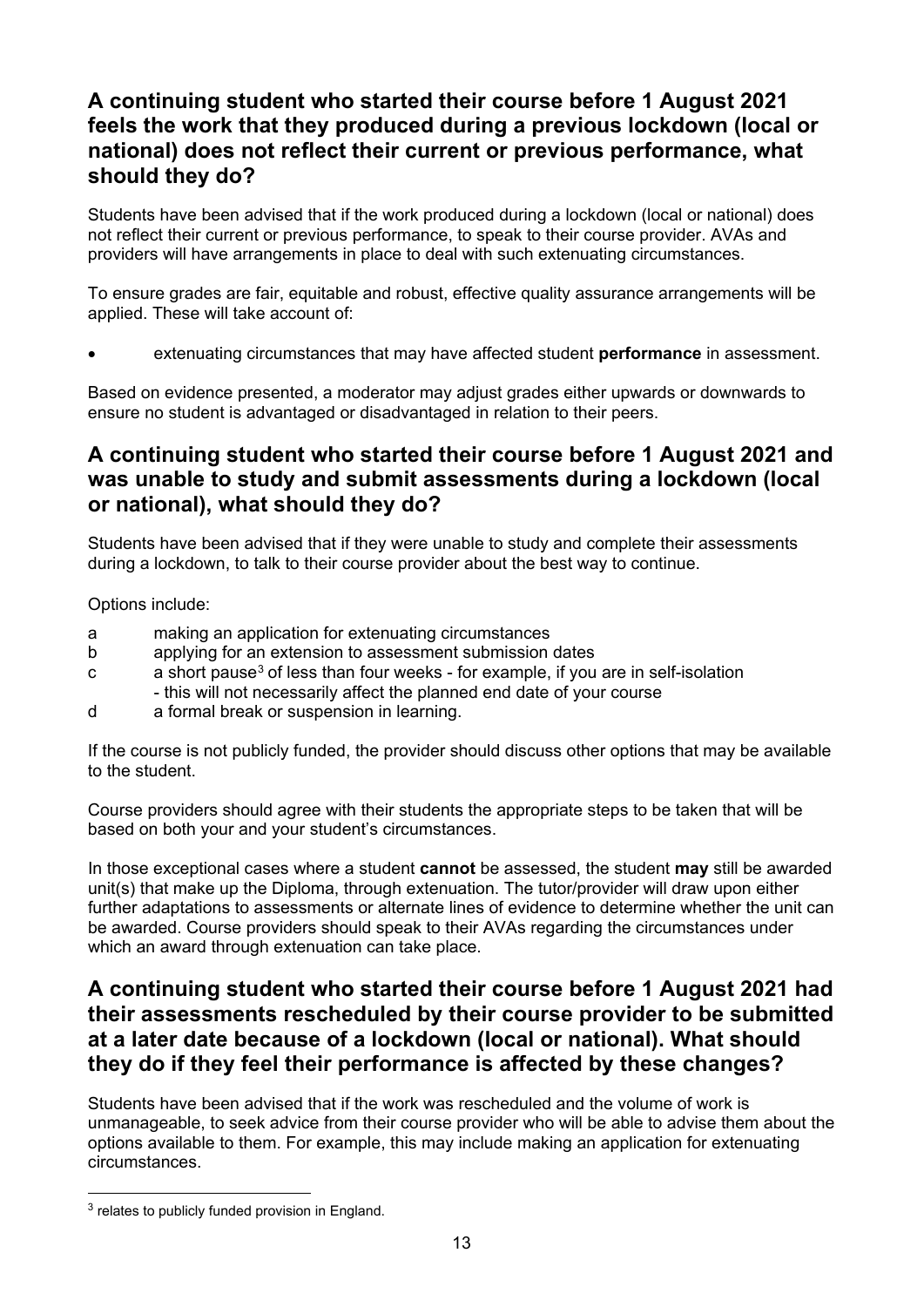To make sure that grades are fair and not unduly affected by the rescheduling of assessments, AVAs and providers will ensure that effective arrangements for quality assurance will be applied. These will take account of:

- adaptations to the delivery, assessment or units delivered on the Diploma
- extenuating circumstances that may have affected student **performance** in assessment.

Based on evidence presented, a moderator may adjust grades either upwards or downwards to ensure no student is advantaged or disadvantaged in relation to their peers.

### <span id="page-16-0"></span>**What are extenuating circumstances and how are they evidenced?**

Any circumstances or factors likely to impact adversely on student achievement and progression. These circumstances or factors are usually either unforeseen or unpreventable and outside the control of the student.

Examples<sup>[4](#page-16-1)</sup> of extenuating circumstances arising from the last two years of the pandemic have included:

- students suffering from COVID and any associated after-effects of the infection
- students having limited study time because of key worker commitments, or having to work to support family members as a result of the illness or redundancy of their partner/parents
- students having limited, or no, access to equipment to complete their studies (including computers and broadband connectivity)
- students having to home-school children during national lockdowns.

For many students, the pandemic will have impacted their learning experience. The exact nature and severity of that impact will be dependent on a complex interaction of factors at provider (centre), Diploma and student (individual and/or cohort) level.

Providers will have procedures for dealing with cases of extenuating circumstances. In most cases, extenuating circumstances that affect achievement on individual units (for example, in relation to requests for extended deadlines) are handled at course level, and appropriate action and decisions taken according to the provider's approved procedures.

AVAs will have processes in place to also consider cases where extenuating circumstances have affected performance in more than one area, or in any other way that falls outside the provider's normal processes. This will also include exceptional cases where extenuating circumstances have affected the completion or submission of work for assessment.

If extenuating circumstances impact student performance, such circumstances will be taken into account when quality assuring grades, through the process of moderation and standardisation. Tutors, Internal Moderators and External Moderators will ensure decisions are fair, robust and equitable based upon careful consideration of the extenuating circumstances and student overall performance across their programme of learning.

These procedures have been developed through collaboration with our key stakeholders including Access Validating Agencies (AVAs), the Department for Education (DfE), Ofqual, Qualifications Wales, UCAS and other organisations, and based on the experiences of students and providers during the 2019-20 and 2020-21 academic years.

<span id="page-16-1"></span><sup>&</sup>lt;sup>4</sup> The list of examples provided is not exhaustive and is shared to assist course providers.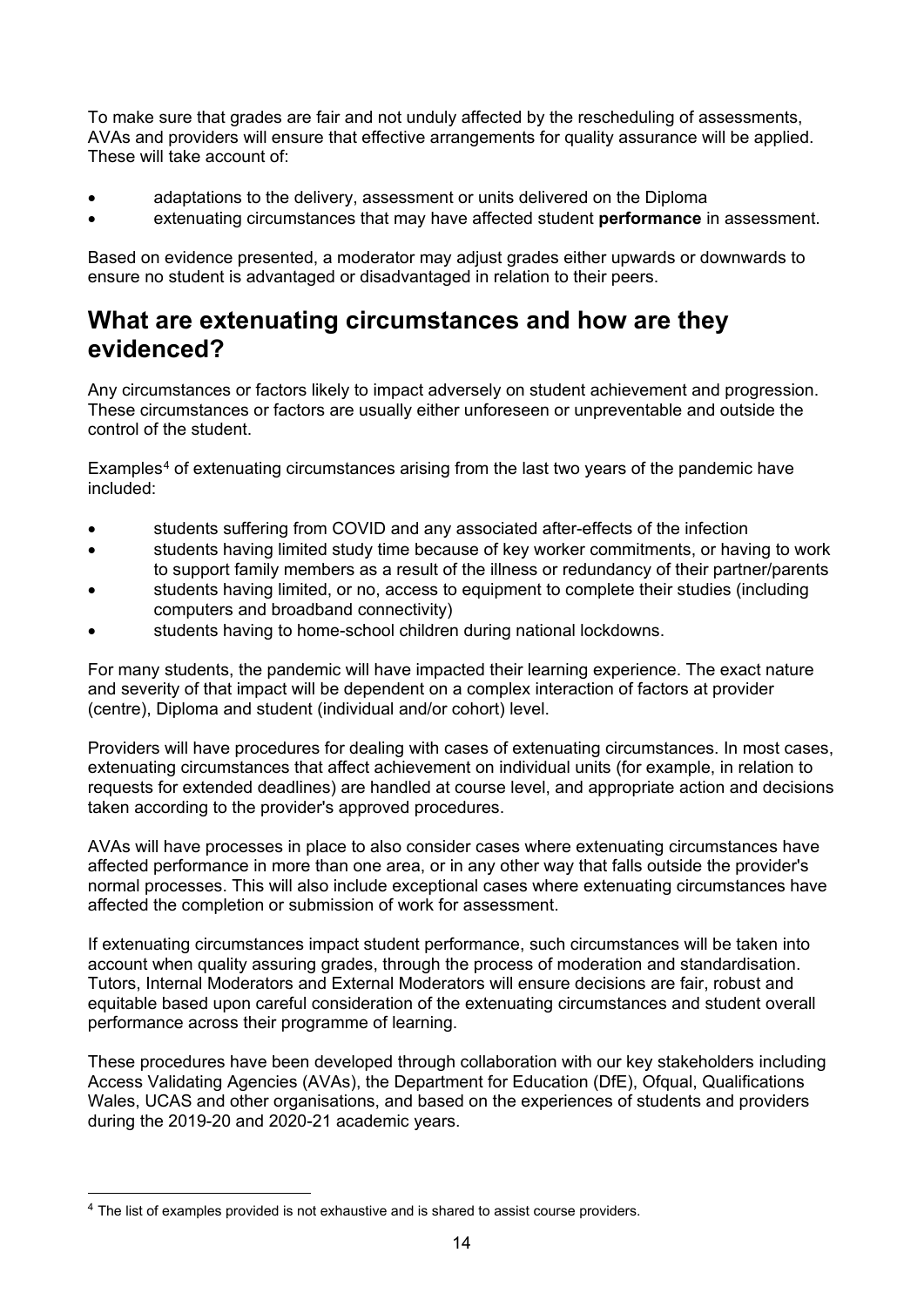#### <span id="page-17-0"></span>**Can students apply for extenuating circumstances?**

Yes. Course providers and AVAs already have in place procedures to allow students to identify extenuating circumstances that may affect their academic **performance** should the current situation make studying difficult.

A student should discuss their specific circumstances directly with their course tutor.

Course tutors will be able to explain how to apply for extenuating circumstances.

#### <span id="page-17-1"></span>**Do I have to notify my AVA each time an application for extenuating circumstances is made?**

You should speak to your AVA to determine their processes under the ERF 2021-22.

#### <span id="page-17-2"></span>**Can I apply for extenuating circumstances for a whole cohort of students?**

Yes, if, as a course provider, you consider the academic performance of a whole cohort of students has been adversely affected and you are unable to manage the issues through your own extenuating circumstances processes/measures, your senior managers should speak to your AVA.

#### <span id="page-17-3"></span>**Can I apply for extenuating circumstances on behalf of my students?**

You should speak to your AVA to determine their processes under the ERF 2021-22.

#### <span id="page-17-4"></span>**Can students apply for an extension to an assessment submission deadline?**

Yes. Course providers and AVAs already have procedures in place to allow students to apply for an extension should the current situation make studying difficult.

A student should discuss their specific circumstances directly with their course tutor.

Tutors will be able to explain how to apply for an extension.

Course providers should be mindful of the potential implications for students when offering multiple extensions across their Diploma, to avoid placing unnecessary pressure on students at the end of their course. You may also wish to consider the impact of managing extensions on staff workloads, for example, related to marking and quality assurance.

It may be possible to offer alternative solutions in these cases and you should speak to your AVA to discuss what options may be available.

<span id="page-17-5"></span>In those exceptional cases where a student **cannot** be assessed, the student **may** still be awarded unit(s) that make up the Diploma, through extenuation. The tutor/provider will draw upon either further adaptations to assessments or alternate lines of evidence to determine whether the unit can be awarded. Course providers should speak to their AVAs regarding the circumstances under which an award through extenuation can take place.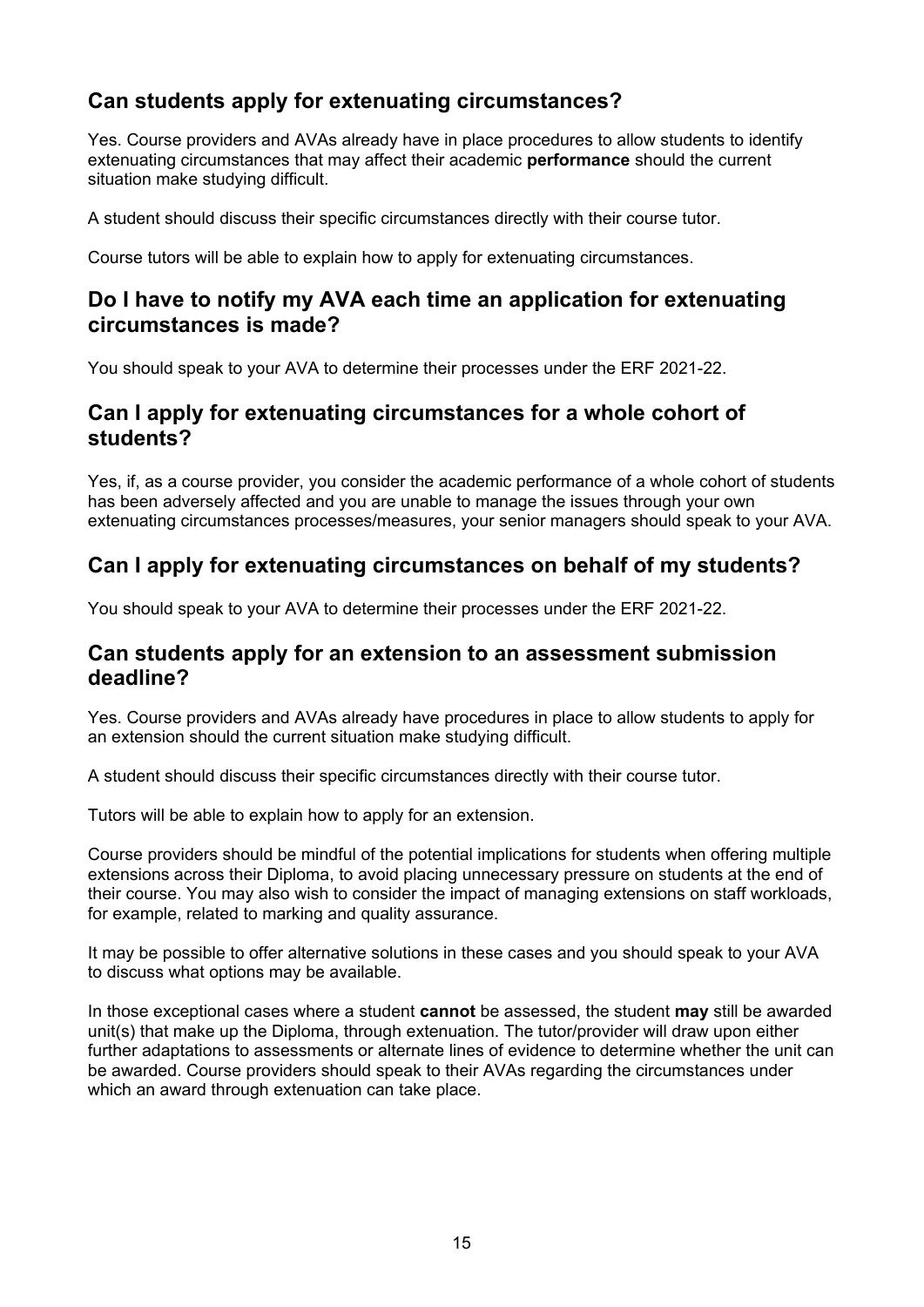#### **As a centre if it is not viable for us to reschedule assessments, what should we do?**

You should speak to your AVA to discuss the options available to your students.

In those exceptional cases where a student **cannot** be assessed, the student **may** still be awarded unit(s) that make up the Diploma, through extenuation. The tutor/provider will draw upon either further adaptations to assessments or alternate lines of evidence to determine whether the unit can be awarded. Course providers should speak to their AVAs regarding the circumstances under which an award through extenuation can take place.

#### <span id="page-18-0"></span>**If is not viable for us to adapt the delivery of learning and assessment, what should we do?**

You should speak to your AVA to discuss the options available to your students.

In those exceptional cases where a student **cannot** be assessed, the student **may** still be awarded unit(s) that make up the Diploma, through extenuation. The tutor/provider will draw upon either further adaptations to assessments or alternate lines of evidence to determine whether the unit can be awarded. Course providers should speak to their AVAs regarding the circumstances under which an award through extenuation can take place.

#### <span id="page-18-1"></span>**Can students apply for a break in learning?**

Yes. Course providers and AVAs already have procedures in place to allow students to take a break in learning should the current situation make studying difficult. Course providers and students can agree to suspend learning. This allows a student to continue later with the same eligibility that applied when they first started their learning.

Publicly funded courses in England and Wales already have provision for 'breaks/suspension in learning' or for a range of circumstances.

Guidance from the Education and Skills Funding Agency (for providers in England) and Welsh Government (for providers in Wales) has information about the options available.

Students have been advised to speak directly to their course tutor to discuss their individual circumstances. Course providers will be able to explain to students how to apply for a break in learning.

#### <span id="page-18-2"></span>**Students are unable to access the online lessons and materials, what should they do?**

Students are advised to contact their course provider if they are unable to access online lessons and materials so that they can discuss the options available to them.

#### <span id="page-18-3"></span>**Students have concerns about the support available to them, what should they do?**

Students have been advised that if they have concerns about the delivery of their course, they need to follow their course provider's complaints process in the first instance. They have also been advised that details of this will be on provider's website and should be included in the student handbook. Students can also contact the Access Validating Agency that will issue their Diploma if they are still not satisfied with the outcomes of the complaint investigation.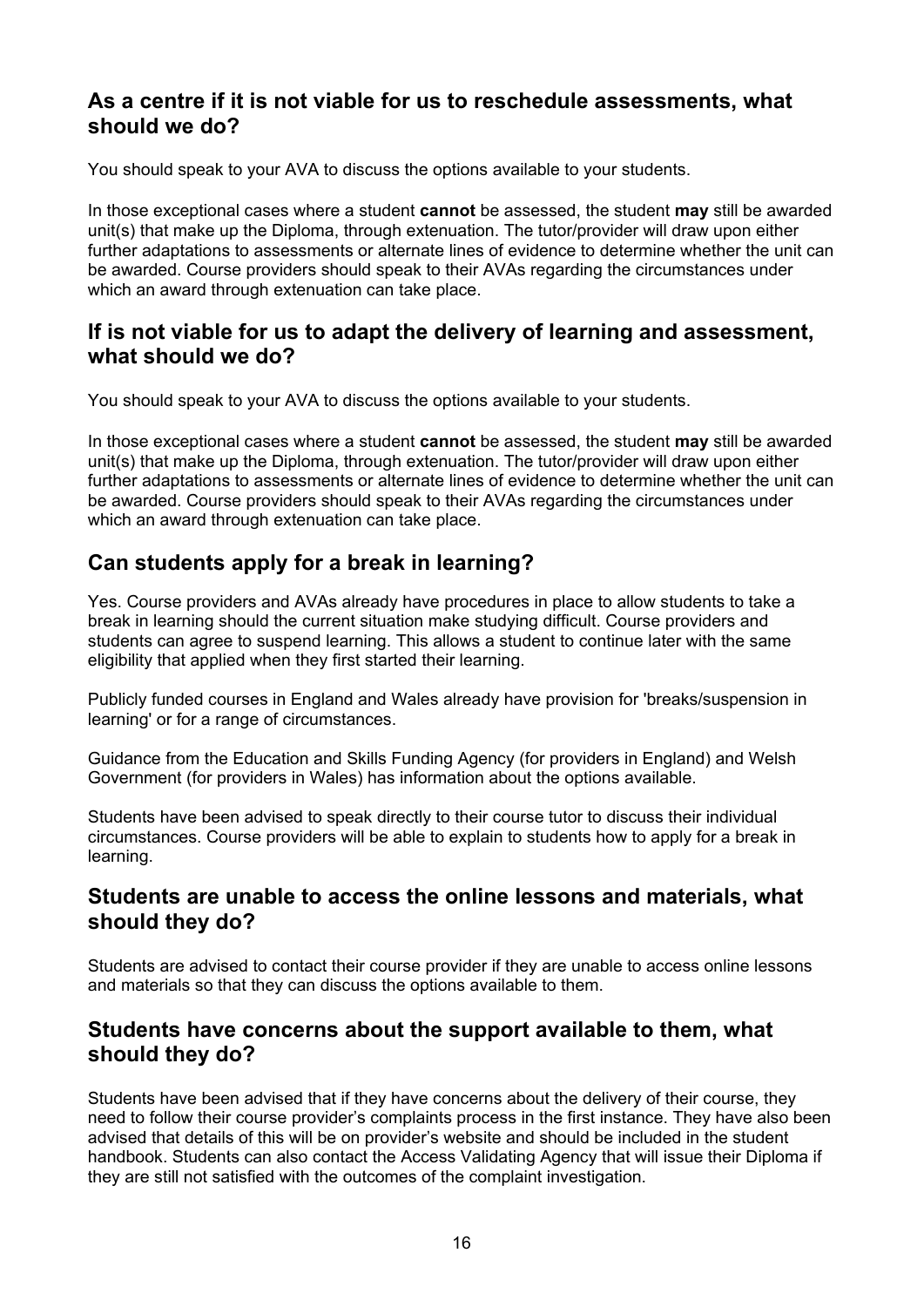#### <span id="page-19-0"></span>**Students feel their well-being and mental health are being affected, what should they do?**

We recognise the impact of the continued pandemic on the mental health of students, providers and AVA staff. While it is not possible for this to be addressed directly through our arrangements, the health and well-being of students, teachers and AVA staff has been considered in the development of the arrangements. We are aiming to reduce the impact where we can by allowing AVAs and providers to adapt the Diploma as necessary and appropriate to their local situation, and by providing clear and timely communications.

The challenges faced by adult students during the pandemic are varied and different to those faced by students studying other Level 3 qualifications, and we want to assure students that all comments, views and feedback received on course experiences are considered as part of our continual assessment of the arrangements.

Colleges may make adjustments to aspects of teaching and assessment to account for the impact of the pandemic and will have in place mechanisms and services to support students.

In those exceptional cases where a student **cannot** be assessed, the student **may** still be awarded unit(s) that make up the Diploma, through extenuation. The tutor/provider will draw upon either further adaptations to assessments or alternate lines of evidence to determine whether the unit can be awarded. Course providers should speak to their AVAs regarding the circumstances under which an award through extenuation can take place.

#### <span id="page-19-1"></span>**Students are worried about their progression to university, what should they do?**

If students have any concerns about their progression to university, they have been advised to speak to their course provider and the universities they have applied to.

Our priority is to support students to meet the challenges to learning and delivery presented by the pandemic and ensure that all Access to HE students are as well prepared as they can be for their transition to higher education and minimise lost learning as far as possible.

#### <span id="page-19-2"></span>**When will course providers receive confirmed results from their AVA?**

Confirmed results will be released to course providers after the Final Awards Board. The results will be released to you no later than the deadline for results to be uploaded to UCAS. Providers will have arrangements in place to notify students of their confirmed results.

#### <span id="page-19-3"></span>**How will students' grades be quality assured and standardised?**

In addition to the principles of quality assurance aligned to the **QAA grading scheme**, other quality assurance measures may also be applied. Your AVAs will ensure that information and communications are made available to you (including internal moderators) on the quality assurance arrangements.

To make sure grades are fair, equitable and robust, AVAs and providers have processes in place to ensure grades go through internal moderation, external moderation and standardisation. These effective quality assurance arrangements will take into account:

- adaptations to the delivery, assessment or units delivered on the Diploma
- extenuating circumstances that may have affected student **performance** in assessment.